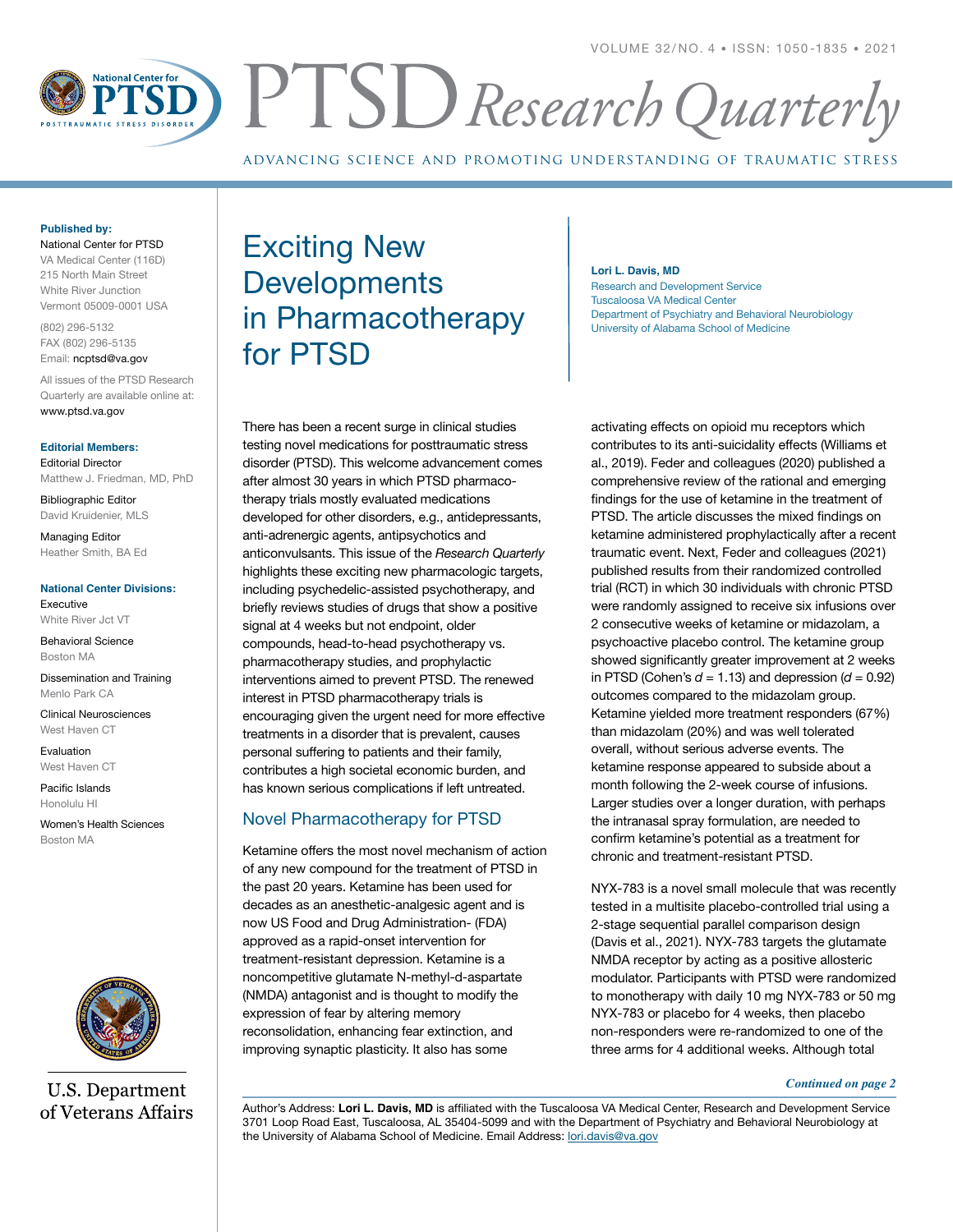#### *Continued from cover*

Clinician Administered PTSD Scale (CAPS-5) improvement in the NYX-783 (50 mg/d) group was numerically observed with a non-significant trend difference from placebo, the 50 mg dose resulted in significant improvement in some PTSD symptom clusters compared to placebo at week 4, specifically Arousal-Reactivity (both doses) and Negative-Cognitions-Mood scores (50 mg/d). After correcting for baseline imbalances in time since trauma, improvement in the total CAPS-5 was significant for 50 mg/d NYX-783 compared to placebo. In addition, significantly more subjects on the 50 mg dose (74%) demonstrated a clinically reliable change (≥13-point CAPS-5 reduction) compared to the placebo group (43%). NYX-783 was observed to be well tolerated with a comparable safety profile to placebo.

One of most robust findings for the pharmacologic treatment of PTSD is from an RCT of methylphenidate, a dopaminergicnoradrenergic stimulant that is FDA-approved for the treatment of attention deficit disorder. In a sample of 32 adults with PTSD and/or history of mild traumatic brain injury, McAllister and colleagues (2016) found a clinically meaningful and statistically significant improvement for methylphenidate compared to placebo on the PTSD Checklist (PCL-5), including all PTSD symptom clusters. The effect size for the PTSD outcome was very large  $(d = 1.88)$  over the 12-week follow-up period, as well as for post-concussive symptoms ( $d = 0.89$ ) and depressive symptoms ( $d = 0.5$ ). Methylphenidate also improved cognition  $(d = 0.34)$  and was well tolerated. The cholinesterase inhibitor galantamine arm did not differ from placebo. A larger trial of methylphenidate is urgently needed to confirm these promising results.

Investigators have been testing the efficacy of a bedtime sublingual formulation of cyclobenzaprine, called TNX-102 SL, which has a tricyclic antidepressant-like mechanism of action. The first 12-week randomized multicenter trial of TNX-102 in Veterans and transitioning service members with military-related PTSD was recently published (Sullivan et al., 2021). Although the primary analysis comparing change from baseline in CAPS-5 score between 2.8 mg/d TNX-102 SL  $(n = 90)$  and placebo  $(n = 92)$  was not significant, the 5.6 mg/d dose was significantly better than placebo in reducing CAPS-5 (Cohen's  $d = 0.36$ ), as well as the Clinician Global Impression -Improvement responder rate and mean functional improvement in Sheehan Disability Scale social and work domains. Post-hoc analyses found that sleep improvement at week 4 predicted improvement in PTSD at 12 weeks for TNX-102 SL (pooled doses; p<.01), but not for placebo. TNX-102 SL was well tolerated. This study provides preliminary evidence that 5.6 mg/d TNX-102 SL reduces PTSD symptoms, improves sleep and psychosocial function, and is well tolerated. A larger study has been conducted, but the results have not been published.

Giovanna et al. (2020) reviewed the rationale and emerging evidence from 14 studies on the therapeutic effects of intranasal oxytocin, a peptide involved in the modulation of social cognition, emotional skills, and the reward system. Results on PTSD outcomes from these smalls studies are mixed; however, larger studies are underway to study oxytocin as a strategy to augment prolonged exposure therapy.

# MDMA-assisted Psychotherapy

Several comprehensive reviews have been recently published on the rationale and emerging evidence of psychedelics, including lysergic

acid diethylamide (LSD), 3,4-methylenedioxymethamphetamine (MDMA), psilocybin, and ayahuasca in the treatment of psychiatric conditions (Krediet et al., 2020; Reiff et al., 2020; Jerome et al., 2020; Hoskins et al., 2021). A lot of attention has been paid to the use of MDMA-assisted psychotherapy for the treatment of severe PTSD, especially since it was given Breakthrough Therapy designation by the FDA, which means it is designated as a drug that can be expedited in the FDA review process, not that it is actually a "breakthrough" or that there is sufficient evidence of treatment efficacy. Previously known as a party drug called "ecstasy," MDMA binds primarily to presynaptic serotonin transporters and induces a robust serotonin release that has many downstream effects known to be involved in processing of fear-laden memories and regulation of emotional responses. Efficacy studies of psychedelic medicationassisted psychotherapy must all grapple with how to maintain the double-blinded conditions, since MDMA and other psychedelics are very psychoactive and thus the participant and/or therapists might become aware that the participant is under the influence of the study drug instead of placebo. Various approaches have been included in study designs to mitigate the chance of accidental unblinding.

Mitchell et al. (2021) recently published the results of their RCT in which 90 participants with a diagnosis of PTSD were randomized to MDMA-assisted psychotherapy or placebo-assisted psychotherapy. The manualized psychotherapy was provided by a specialty-trained two-person therapist team. Participants engaged in three unmedicated 90-minute preparatory sessions, followed by three 8-hour experimental sessions in which either MDMA or placebo was taken at the beginning of each session spaced 4 weeks apart, and then three unmedicated 90-minute integration sessions spaced 1 week apart. To mitigate the problem of accidental unblinding, the outcome measures were collected by a centralized, independent raters via live video interviews. The independent raters were kept blinded to the final study design, visit number, treatment assignment and all other data collected, and did not repeatedly evaluate the same participants over the course of the study. Adverse events were closely tracked throughout the study and the drug appeared to be well tolerated without cardiovascular side effects and did not increase suicidality. Compared with group who received placebo, MDMA-assisted psychotherapy led to a significant improvement in both CAPS-5  $(P < 0.0001, d = 0.91)$  and Sheehan Disability Scale  $(P = 0.0116, d = 0.43)$  total score. For the participants completing treatment, the mean change in CAPS-5 was -24.4 (s.d. 11.6) in the MDMA group and -13.9 (s.d. 11.5) in the placebo group. These results are indeed notable for the large effect size demonstrated in a small sample of severely symptomatic and treatment-resistant patients. Confirmatory studies are underway.

# Drugs that Showed Early Signal but Lost Their Edge at Endpoint

Vortioxetine is a relatively new antidepressant that acts as a serotonin modulator through inhibition of the serotonin transporter and actions at multiple types of serotonin receptors. Dunlop et al. (2021) conducted a 12-week randomized double-blind, flexibly dosed, placebo-controlled trial of vortioxetine in 41 adults with PTSD (mostly women and predominantly sexual assault-related trauma). Although there were no between-group differences in the change from baseline in CAPS-5 at week 12, vortioxetine's effect size at week 12 was comparable to that reported with serotonin reuptake inhibitors (Cohen's  $d = 0.29$ ), which indicates that larger sample sizes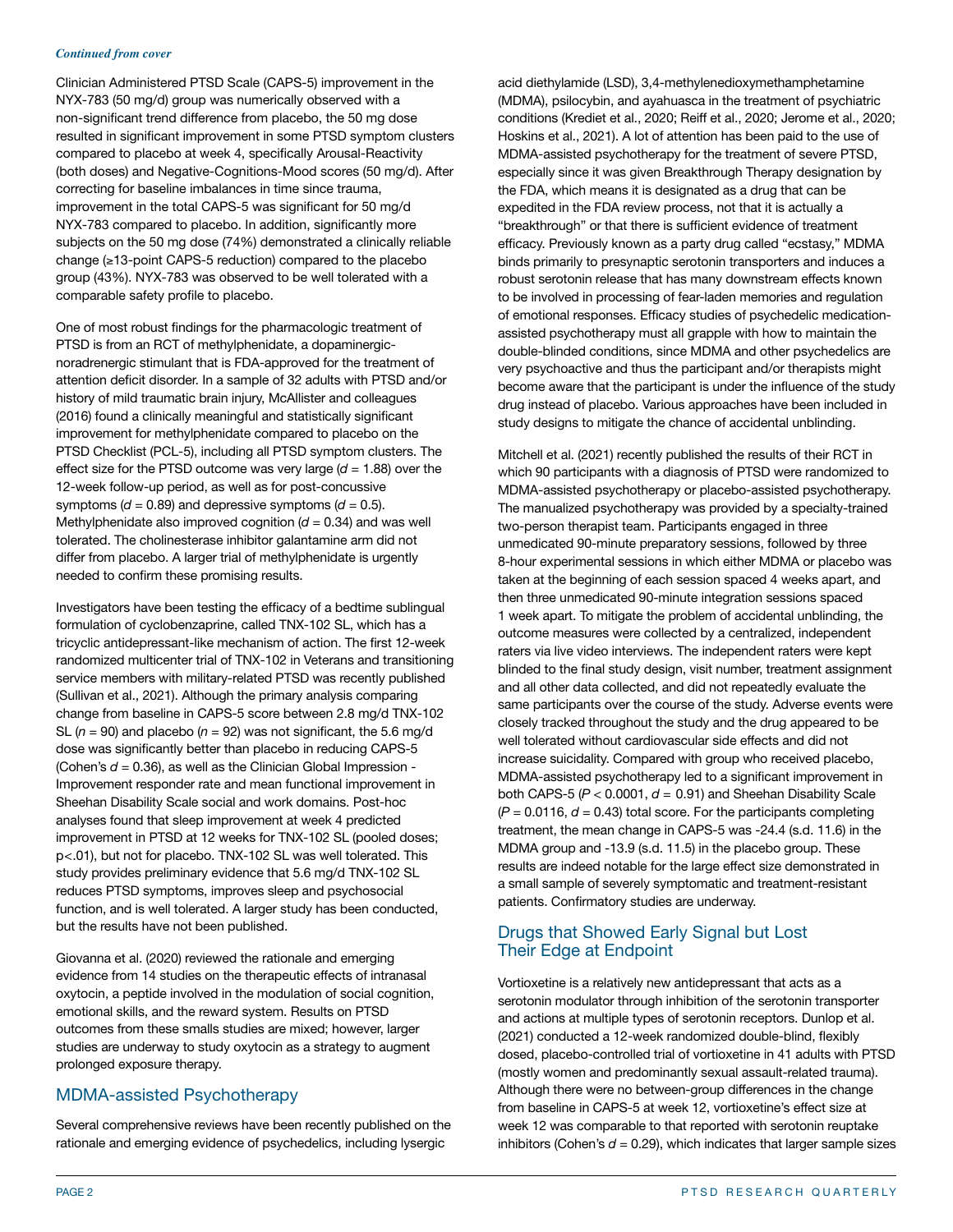are needed to properly test vortioxetine's efficacy. When the investigators looked at week 8 differences, vortioxetine was significantly better than placebo in reducing CAPS-5 severity (week 8 Cohen's  $d = 0.78$ ;  $P = 0.014$ ) and had 2x higher rates of response compared to placebo. The investigators gave a compelling presentation of their trial results in comparison with the published literature (7 RCTs) to illustrate the issue of week 8 and 12 trajectories and the impact of late-phase improvement in placebo group and a plateau or diminishing effects in the drug-treated group between week 8 and 12.

Angiotensin type 1 receptor inhibition has been implicated as part of the mechanism of fear inhibition and extinction (Seligowski et al., 2021). A recent RCT found that the angiotensin-1 receptor antagonist, losartan, was significantly better than placebo in reducing CAPS-5 at week 4, but these differences were not sustained through the remainder of the 10-week trial in 149 subjects with PTSD (Stein et al., 2021). Unfortunately, this study failed to show an association between angiotensin-converting enzyme (ACE) genotype and CAPS-5 improvement on losartan. This study is yet another illustration of early signal detection that is diminished at the endpoint due to continued progression of placebo responders in small to medium sample sizes.

## New Findings for Older Medications

Recently published studies of older medications that did not separate from placebo include the atypical antipsychotic ziprasidone augmentation of selective serotonin reuptake inhibitors (SSRI; Hamner et al., 2019), the anticonvulsant zonisamide combined with cognitive processing therapy (Petrakis et al., 2020), the antidepressant mirtazapine as monotherapy (Davis et al., 2020), the non-benzodiazepine y-aminobutyric acid-A receptor agonist eszopiclone (Dowd et al., 2020), and the glutamatergic modulator riluzole augmentation of SSRI or serotonin-norepinephrine reuptake inhibitors (SNRI; Spangler et al., 2020). However, several secondary analyses are worth mentioning. In the Davis et al. (2020) study, significant overall clinical global improvements were found for the mirtazapine group compared to the placebo group. In the Dowd et al. (2020) study, improvement in sleep was significantly correlated with overall improvement in PTSD for eszopiclone-treated subjects, but not for those treated with placebo. In the Spangler et al. (2020) study, although the change in overall PTSD symptoms showed a small effect size  $(d = 0.25)$ , riluzole treatment led to significantly greater improvement on self-reported hyperarousal symptoms (PCL-5 subscale D) compared to placebo  $(d = 0.48)$  and nearsignificant findings on the CAPS-5 Subscale D.

Although not using an RCT design, two publications are worth mentioning. A retrospective chart review added support for low-dose clonidine in the treatment of PTSD in 79 Veterans (Burek et al., 2021). Clonidine is an alpha2-adrenergic agonist that reduces the release of norepinephrine and has been implicated in the treatment of hyperarousal and sleep disturbances in PTSD. The authors found that after treatment with low-dose clonidine, 72% of patients experienced improvement, and 49% scored "much improved" or "very much improved" based on chart reviews by three independent clinicians using the Clinical Global Impressions (CGI) scales for severity and improvement. Sogo and colleagues (2021) provided treatment with a central anticholinergic drug, trihexyphenidyl, to 34 patients with refractory PTSD-related nightmares and flashbacks (open-label

 $n = 22$ ; single-blind  $n = 12$ ), and found that most patients reported absent or mild nightmares (88%) and flashbacks (79%) at follow-up.

## Recent Systematic Reviews, Meta-analyses, and Archival Record Analyses

Several analyses of pooled studies and large electronic medical record databases have recently been published. It is curious that depending on the methods of the selection of studies and analysis, investigators arrived at somewhat different conclusions as described below.

In a systematic review of RCTs published through August 2018, investigators compared efficacy and acceptability among drug treatment for PTSD in adults (de Moraes et al., 2020). The study included 58 studies comprising 6,766 patients randomized to 26 different interventions and used a random-effects pairwise and network meta-analyses approach to evaluate efficacy. Regarding efficacy, risperidone, quetiapine, topiramate, paroxetine, venlafaxine, fluoxetine, and sertraline outperformed placebo. The authors noted that quetiapine and topiramate relied on only a few small studies. In terms of acceptability, phenelzine, lamotrigine, and fluoxetine outperformed placebo, with fluoxetine ranking the most acceptable. Meanwhile, Huang and colleagues (2020) conducted a more expanded meta-analysis of RCTs published through June 2019 evaluating the efficacy and acceptability of pharmaceuticals for PTSD in adults (70 placebo-controlled RCTs involving 31 drugs and 8 active-comparator RCTs involving 12 active drugs; 8,083 subjects). In terms of efficacy, all active drugs when pooled demonstrated a more superior effect than placebo, and more specifically the following individual drug classes were more efficacious than placebo: atypical antipsychotics, SNRIs, SSRIs, and tetracyclic antidepressants. The following specific drugs presented more beneficial effects than placebo: quetiapine, risperidone, olanzapine, venlafaxine, fluoxetine, paroxetine, sertraline, hydroxyzine, and mirtazapine. For acceptability, pharmacologic interventions for PTSD showed no increase in all-cause discontinuation compared with placebo, although medications had a higher risk of adverse effect compared with placebo. Only atypical antipsychotics showed superior efficacy than placebo in Veterans, which was expanded upon by the same group of investigators in a subsequent manuscript (Zhao et al., 2020).

Zhang and colleagues (2020) conducted a systematic review and meta-analysis of prazosin for the treatment of nightmares, insomnia and overall PTSD symptoms. The analysis included data from 8 RCTs involving 575 participants with diagnosis of PTSD, including the large negative US Department of Veterans Affairs (VA) Cooperative Studies Program study (Raskind et al., 2018). According to this meta-analysis, prazosin significantly improved nightmares compared to placebo but did not separate from placebo for overall PTSD symptoms and sleep quality. There was no significant difference between the prazosin and the placebo groups with respect to discontinuation for all causes. Additional studies are needed before downgrading the use of prazosin in the treatment of nightmares in patients with PTSD, particularly for those patients with exaggerated sympathetic nervous system signs and symptoms, such as REM sleep without atonia and awakening from nightmares with profuse sweating and rapid heart rate.

In a novel approach, Zhao and colleagues (2020) pooled the results of pharmaceutical RCTs in which >95% participants were Veterans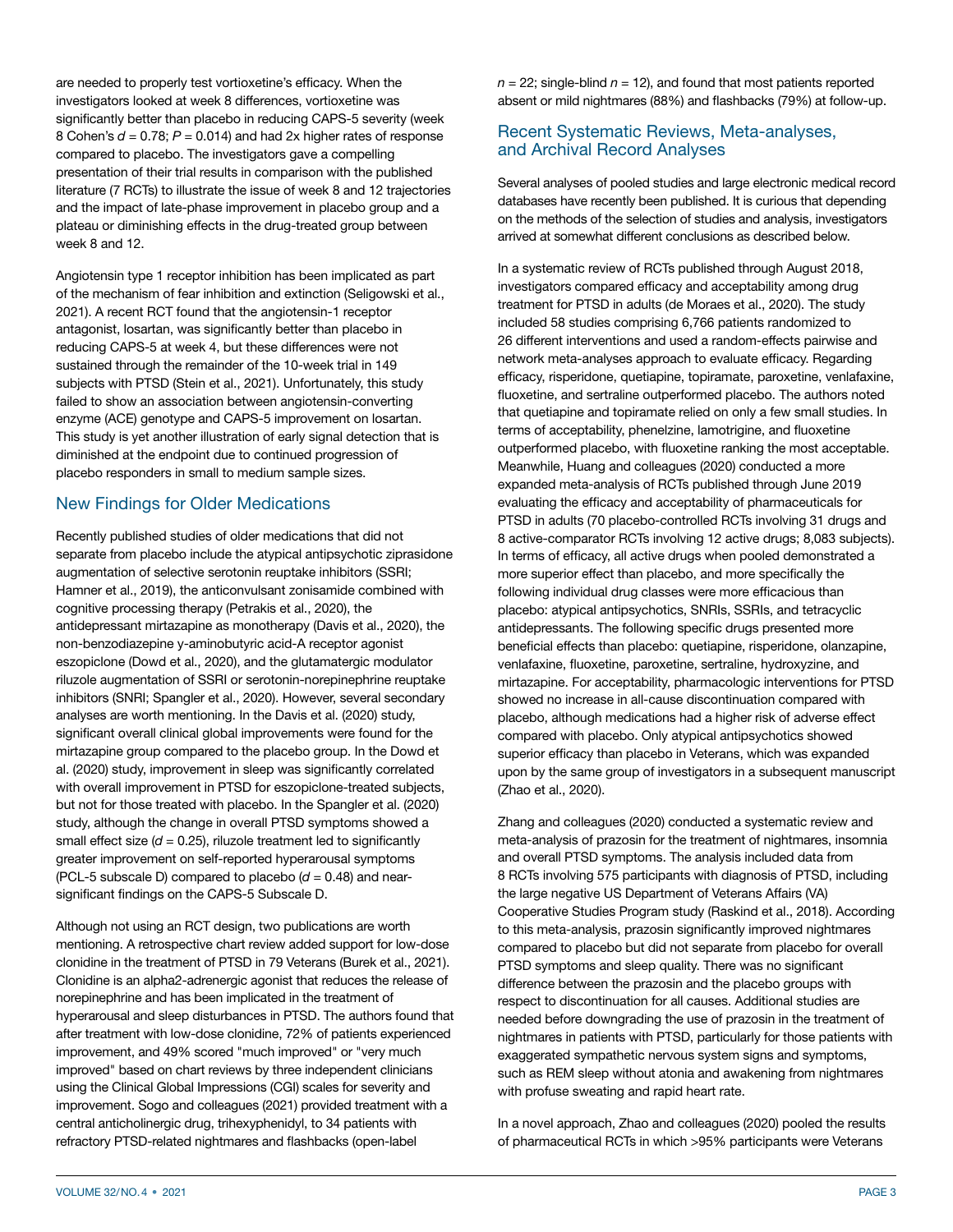with a diagnosis of combat-related PTSD (36 RCTs:  $n = 2.331$ ). In comparison with placebo, all drugs pooled showed an overall significant therapeutic effect in terms of PTSD severity and response rates. The pooled studies of atypical antipsychotics (included monotherapy and augmentation of antidepressants trials), which included risperidone, aripiprazole, olanzapine, and quetiapine studies, showed a significant improvement in PTSD for this class of drugs compared to placebo. This analysis included the large VA Cooperative Study Program (CSP) of risperidone, which did not separate drug from placebo on its own. In their stratified analysis of risperidone studies, the therapeutic effect of monotherapy was better than that of combined therapy. Other types and classes of drugs were not statistically significantly different from placebo or control, including alpha adrenergic blockers, anticonvulsants, corticosteroids, D-cycloserine, γ-aminobutyric acid (GABA) agonists, monoamine oxidase inhibitors, N-acetylcysteine, reversible cholinesterase inhibitor, serotonin antagonist and reuptake inhibitor (nefazodone), serotonin modulators and stimulators, SSRIs, tricyclic antidepressants, and adrenergic α2A receptor agonists. Reduction in PTSD symptom clusters were significant for drugs acting on 5-HT receptors (re-experiencing, avoidance, hyper-arousal), drugs acting on dopamine receptors (re-experiencing), and drugs acting on  $\alpha$ 2 receptor (total PTSD symptoms scale). Counter to recent Clinical Treatment Guidelines, this analysis, which is limited to studies conducted in predominantly Veteran samples, supports the use of atypical antipsychotics, particularly risperidone, as well as the SSRI antidepressants, especially sertraline as an effective treatment for PTSD.

Shiner and colleagues (2020) examined VA electronic medical records of 834 outpatients diagnosed with PTSD and compared PCL-5 scores before and after receiving an adequate trial of fluoxetine, paroxetine, sertraline, topiramate, or venlafaxine. Overall, patients' PCL-5 scores improved and up to 11% achieved remission of PTSD symptoms. Comparatively, those taking venlafaxine were significantly more likely to achieve remission. Although there were no differences in utilization of acute psychiatric care over 6 months between specific medications, those who continued their medication were significantly less likely to use acute psychiatric services, indicating that regardless of the agent chosen, medication discontinuation is associated with a higher risk of acute psychiatric care use.

# Pharmacotherapy versus Psychotherapy

Rauch and colleagues (2019) conducted the first ever adequately powered, rigorous RCT head-to-head comparison between psychotherapy and pharmacotherapy. Over 200 Iraq/Afghanistan War Veterans or service members were randomly assigned to one of three treatment conditions: prolonged exposure (PE) therapy plus placebo pill, PE plus sertraline, or sertraline plus enhanced medication management. The drug/placebo component was doubleblinded and outcome evaluators were blinded to all treatment assignments. All treatment groups showed significant reduction in PTSD symptoms, but there were no between-group differences in the change of PTSD severity, response, or remission rates. The combination of PE and sertraline led to a greater number of early responders (19%) compared to PE plus placebo (9%) or sertraline (6%) groups. Sertraline plus enhanced medication management resulted in a much lower rate of early drop-out (27%) compared to PE plus placebo (48%) and PE plus sertraline (41%). Additionally,

there were no significant differences across the three treatment conditions in persistence of individual PTSD symptoms those with or without PTSD diagnosis at posttreatment (Tripp et al., 2020). However, among those who did not lose the PTSD diagnosis, sleeping difficulties (63%), hypervigilance (47%), and nightmares (45%) were most likely to persist indicating that additional medication or cognitive behavioral therapy may be warranted for these targeted symptoms.

Merz et al. (2019) compared outcomes of pharmacological to psychotherapeutic treatments or their combination in a network meta-analysis. Although no treatment approach was superior at the primary endpoint of treatment, psychotherapy showed significantly greater benefit compared to pharmacotherapy at the longer-term follow-up. All three treatment approaches had similar patterns of acceptability, i.e., no differences in dropout rate for pharmacological compared with psychotherapeutic treatments. Although acute phase outcomes which appear to be quite similar, these findings speak to the potential durability of psychotherapeutic interventions when compared to medication monotherapy. Sonis and Cook (2019) included the above described Rausch et al. (2019) study in their recent meta-analysis of head-to-head comparison studies and concluded that there is still insufficient evidence to definitively determine whether SSRI/SNRI antidepressants or trauma-focused psychotherapies are more effective for PTSD among adults with PTSD. These authors stress that until there is more definitive evidence, treatment guidelines should not favor trauma-focused psychotherapies over medications (or vice versa), but rather patient preferences and shared decision-making should be emphasized.

Patient choice is an important factor in terms of promoting adherence and improved outcomes as some patients may prefer psychotherapy options and others may not have the time, interest, or resources to attend psychotherapy sessions. In a doubly randomized preference trial of PE versus sertraline, patients who received their preferred treatment (PE or sertraline) were more likely to lose their diagnosis of PTSD, achieve responder status, adhere to treatment, and show an overall improvement in self-reported PTSD, depression and anxiety symptoms (Zoellner et al., 2019). Both prolonged exposure and sertraline showed large gains that were maintained over 24 months without differential effects on interviewerrated PTSD severity. However, compared to sertraline, PE led to higher rates of remission (loss of diagnosis) and greater number of responders. Of note, more study participants expressed a preference for PE over sertraline at baseline, which may have contributed to some of the PE advantages. Clearly, accommodating patient preferences for treatment enhances the therapeutic benefits and treatment adherence.

# **Cannabinoids**

Cannabis plant *(Cannabis sativa)* derivatives include the psychoactive delta-9-tetrahydrocannabinol (THC) and nonintoxicating cannabidiol (CBD). Studies are being conducted on the effects of THC and CBD on affective disorders, anxiety disorders, and PTSD. Stanciu and colleagues (2021) reviewed the 8 small studies of CBD or THC for anxiety, depression and PTSD. Open label studies had mixed results of THC for anxiety and modest improvements with CBD on anxiety in individuals with social anxiety disorder. One small crossover trial showed that THC added to standard pharmacotherapy reduced self-reported PTSD-related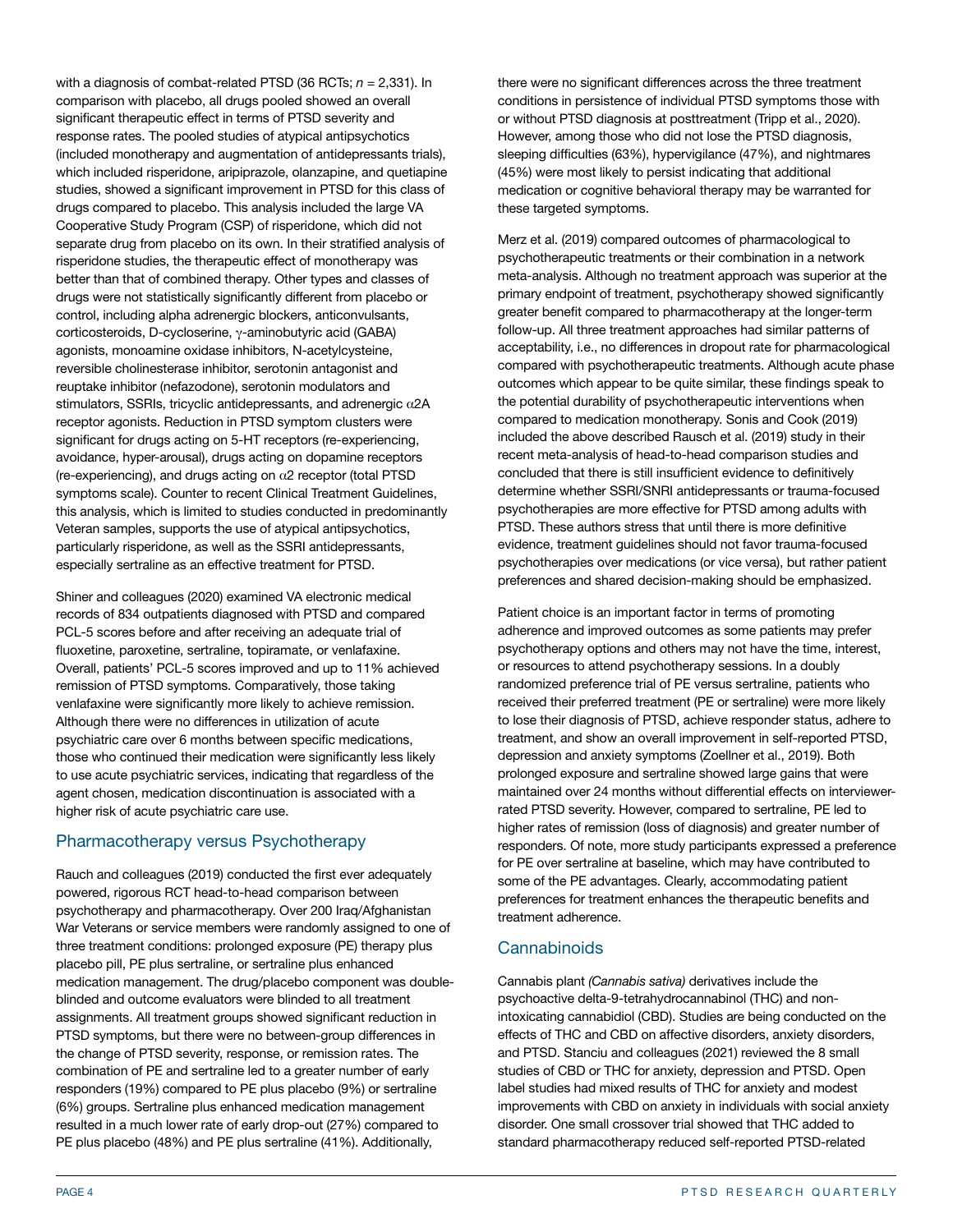nightmares. Two small studies of THC found no improvement in depression; instead, anxiety and psychotic symptoms emerged in over half of the hospitalized patients with unipolar or bipolar depression. LaFrance et al. (2020) reported on data from 404 medical cannabis users who self-identified as having PTSD were obtained from Strainprint®, a medical cannabis app that tracks changes in symptoms as a function of different strains and doses of cannabis across time. The investigators examined PTSD-related symptoms (intrusive thoughts, flashbacks, irritability, and/or anxiety) immediately before and after inhaling cannabis over 31 months and found that all symptoms were temporarily reduced by more than 50% immediately after cannabis use and time and dose predicted larger decreases in intrusions, irritability and anxiety. Cannabis was not effective over the long-term, as baseline symptom severity was maintained over time and the dose increased over time, which is indicative of development of tolerance. The authors point out the limitation of a self-selected, self-identified sample of patients with no placebo control group. Given the lack of placebo-controlled evidence of efficacy combined with the risk of adverse events including cognitive complaints, THC is not considered at this time to be an effective treatment for PTSD. The evidence for CBD is also lacking but the risk level is much lower than THC. Studies of cannabinoid compounds in the treatment of PTSD, such as an oromucosal spray of cannabis extracts called nabiximols and a synthetic analog of THC called nabilone, are planned and/or underway.

# An Early Intervention to Consider and One to Avoid

Given the role of the hypothalamic-pituitary (HPA) axis in the stress response and pathophysiology of PTSD, Kothgassner and colleagues (2021) conducted a meta-analysis focused on the RCTs of hydrocortisone (8 studies, 362 participants) in the prevention, treatment, and cure for PTSD. Hydrocortisone significantly reduced PTSD symptoms and PTSD incidence as compared to placebo, especially when administered in a preventative context, but not when it was administered in a curative context. This study was consistent with a previous systematic review and meta-analysis of 19 RCTs (Astill et al., 2019), which concluded that hydrocortisone administered within three months of a traumatic event in adults with severe physical illness/injury was superior to placebo in preventing PTSD, whereas there were no significant preventative effects for propranolol, oxytocin, gabapentin, fish oil, dexamethasone, escitalopram, imipramine or chloral hydrate. Hydrocortisone possibly represents a low cost and effective prophylactic intervention for people who have experienced recent severe physical illness or injury, but more methodologically rigorous studies are warranted.

A very recent publication adds to the growing evidence that benzodiazepines are not only ineffective at preventing PTSD but can in fact increase the risk of developing PTSD when administered during or immediately after a trauma (von Känel et al., 2021). The investigators examined the severity and incidence of PTSD symptoms after exposure to benzodiazepines, morphine, β-blockers, or antidepressants used to alleviate anxiety and/or pain during acute coronary syndromes. Three months following a verified acute coronary syndrome in 154 patients, in which 38% were exposed to benzodiazepines, 72% to morphine, 88% to β-blockers, and 7% to antidepressants, the severity of PTSD was assessed with the CAPS. Benzodiazepine use was significantly associated with increased PTSD severity, particularly the reexperiencing symptoms. While morphine, β-blockers, and antidepressants showed no protective

value, benzodiazepines were associated with an almost 4-fold increased relative risk of developing clinical PTSD following acute coronary syndrome. Benzodiazepines interact with the GABAergic systems to short-circuit glutamatergic availability that is otherwise necessary for new learning to extinguish fear-mediated behaviors.

## **Featured Articles**

Davis, L., Stein, M., Arnold, L., King, K., Young, K., & Gutierrez-Esteinou, R. (2021) **A randomized, placebo-controlled, doubleblind study of NYX-783 in patients with post-traumatic stress disorder.** [Poster abstract] *Biological Psychiatry, 89,* S109–S388 [doi:10.1016/j.biopsych.2021.02.500](https://doi.org/10.1016/j.biopsych.2021.02.500) *Background:* PTSD is a complex and difficult-to-treat psychiatric condition with high unmet need. NYX-783 is a small molecule that modulates the N-methyl-Daspartate receptor. *Methods:* This was a double-blind, randomized, placebo-controlled study using a 2-stage sequential parallel comparison design in participants with diagnosis of PTSD, PTSD Checklist for the fifth edition, *Diagnostic and Statistical Manual of Mental Disorders* (PCL-5 for *DSM-5*) score 38, and Clinician-Administered PTSD Scale for DSM-5 (CAPS-5) Total score 30. Participants were randomized to NYX783 10mg or 50mg or placebo for 4 weeks, then placebo participants were rerandomized (stratified by response) to continue placebo or NYX-783 for 4 weeks. The primary endpoints were LS mean change from baseline for CAPS-5- Total and CAPS-5 cluster scores during Stage 1 and Stage 2 combined, with prespecified significance P0.1. Analyses for LS mean change in PCL-5 and responder-analyses were predetermined. *Results:* CAPS-5-Total improvement was observed with NYX-783 50mg with strong trend difference from placebo (-15.7 [1.79 SEM] p¼0.12 vs. placebo Stage 1; p¼0.16 vs. placebo Stages 1+2 [n¼153]). PCL-5 improvement was significant for NYX-783 50mg vs. placebo in Stage 1 (p¼0.099). CAPS-5 Arousal-Reactivity score improvement was significant for Stages 1+2 with NYX-783 50mg and 10mg vs. placebo (p¼0.04 and p¼0.049, respectively). For CAPS-5 Negative-Cognitions-Mood score, improvement was significant in Stage 1 with 50mg vs. placebo (p1/40.049). Among patients who completed Stage 1, 30% and 50% improvement from baseline in CAPS-5-Total was 78% and 50% with NYX-783 50mg vs. 44% (p¼0.008) and 26% with placebo (p¼0.044), respectively. NYX-783 was well tolerated and comparable to placebo. *Conclusions:* NYX-783 demonstrated promising results for the treatment of PTSD.

#### de Moraes Costa, G., Zanatta, F. B., Ziegelmann, P. K., Soares Barros, A. J., & Mello, C. F. (2020). **Pharmacological treatments for adults with post-traumatic stress disorder: A network meta-analysis of comparative efficacy and acceptability.**  *Journal of Psychiatric Research,130,* 412–420.

[doi:10.1016/j.jpsychires.2020.07.046](https://doi.org/10.1016/j.jpsychires.2020.07.046) *Background:* The purpose of this study was to compare efficacy and acceptability among drug treatments for adults with PTSD through a systematic review, random-effects pairwise and network meta-analyses. *Methods:* Double-blind randomized controlled trials comparing pharmacological interventions for adults with PTSD were searched from database inception through Aug. 28, 2018, on Cochrane (Central), Embase, LILACS, PILOTS, PsycINFO, PubMed, and Web of Science. Clinical trial registries and the websites of pharmaceutical companies were also searched. The GRADE system was used to assess the quality of the evidence.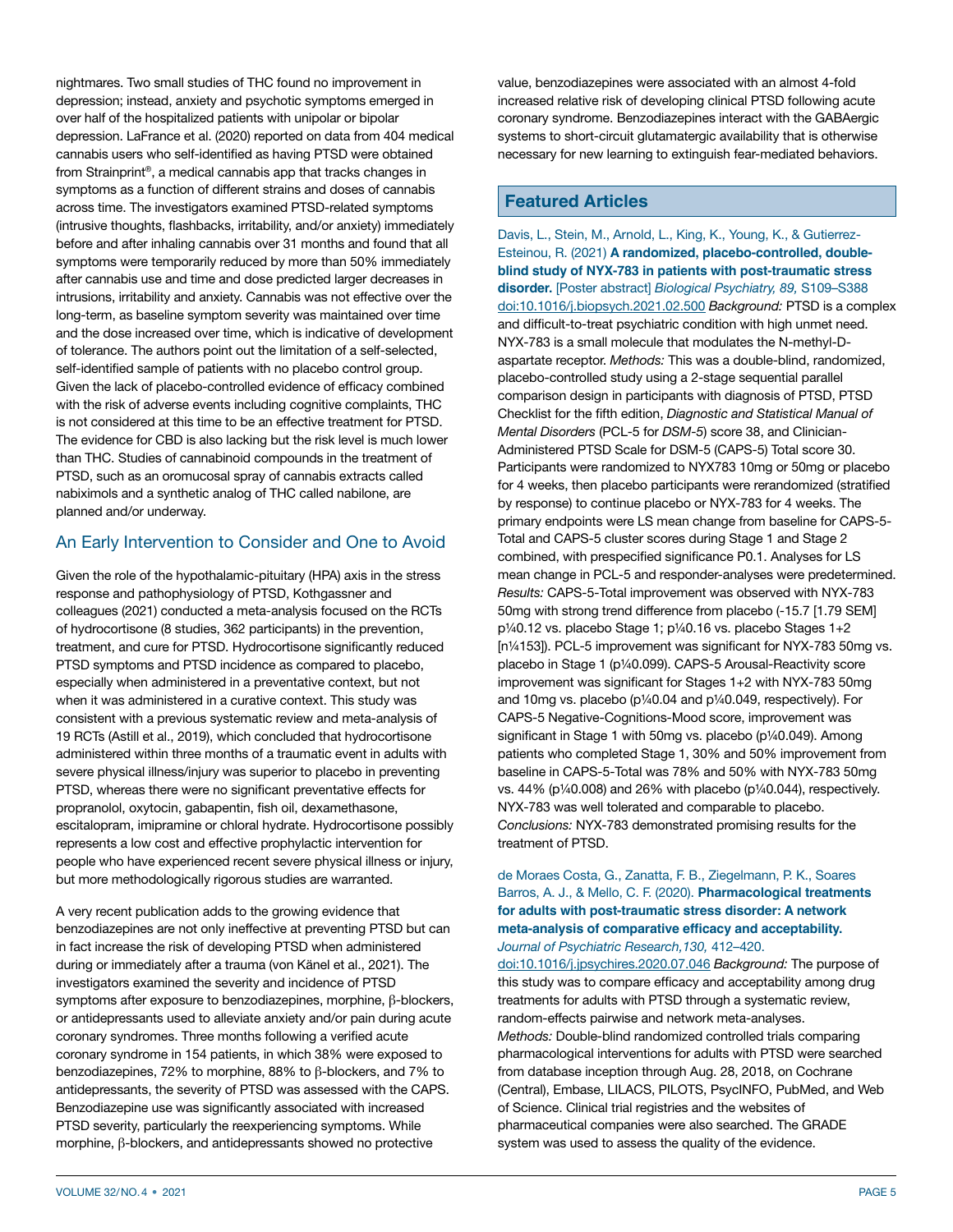*Results:* The systematic review included 58 studies comprising 6766 patients randomized to 26 different interventions. Regarding efficacy, topiramate (SMD = -0.57; 95%CrI: -1.07,-0.10), risperidone (SMD = -0.53; 95%CrI: -0.93,-0.15), quetiapine (SMD = -0.59; 95%CrI: -1.06,-0.11), paroxetine (SMD = -0.35; 95%CrI: -0.48,-0.21), venlafaxine (SMD = -0.25; 95%CrI: -0.44,- 0.05), fluoxetine (SMD = -0.28; 95%CrI: -0.46,-0.08), and sertraline (SMD = -0.21; 95%CrI: -0.33,-0.09) outperformed placebo. Moreover, phenelzine (RR = 3.39; 95%CrI: 1.43,11.09), lamotrigine (RR = 4.39; 95%CrI: 1.18,26.38), and fluoxetine (RR = 1.28%CrI: 1.01,1.59) outperformed placebo in terms of acceptability. *Conclusions:* The NMA supports topiramate, risperidone, quetiapine, paroxetine, venlafaxine, fluoxetine and sertraline as effective pharmacological choices for the treatment of PTSD. Quetiapine and topiramate have the shortcoming of relying on a few small studies, but the clinically meaningful change in symptoms is noteworthy and merits further investigation. Among the pharmacological treatments with evidence of efficacy compared to placebo, fluoxetine achieved a relatively high rank regarding acceptability. To the best of our knowledge, this is the largest contemporary NMA on the subject and the addition of new medications is an important extension of previous meta-analyses, enabling a larger number of drug comparisons.

#### Dowd, S. M., Zalta, A. K., Burgess, H. J., Adkins, E. C., Valdespino-Hayden, Z., & Pollack, M. H. (2020). **Double-blind randomized controlled study of the efficacy, safety and tolerability of eszopiclone vs placebo for the treatment of patients with post-traumatic stress disorder and insomnia.** *World Journal of Psychiatry, 10*(3), 21–28. [doi:10.5498/wjp.v10.i3.21](https://doi.org/10.5498/wjp.v10.i3.21)

*Background:* Sleep disturbance is a core feature of PTSD. Given the relationship between sleep disturbance and PTSD, there has been a relative paucity of studies examining the potential therapeutic impact of using pharmacotherapy to target sleep disturbance in patients with PTSD. Eszopiclone (ESZ) is a non-benzodiazepine y-aminobutyric acid-A receptor agonist indicated for the treatment of sleep and may affect sleep in patients with PTSD. *Aim:* To evaluate the efficacy of ESZ *vs* placebo (PBO) for patients with PTSD and insomnia. *Methods:* The study was a 12-wk, double blind, randomized controlled trial with 3 mg of ESZ  $(n = 13)$  or PBO (*n* = 12). *Results:* Patients in both arms experienced significant improvement in PTSD symptoms as assessed by the Clinician-Administered PTSD Scale for the fourth edition, *Diagnostic and Statistical Manual of Mental Disorders* (CAPS for *DSM-IV*): ESZ  $(t11 = -3.12, P = 0.005)$  and PBO  $(t11 = -3.5, P = 0.002)$  and by self-report with the Short PTSD Rating Interview (ESZ t11 = -3.38, *P* = 0.003 and PBO t11 = -4.48, *P* = 0.0005). There were no significant differences between treatments on the CAPS  $(t22 = -0.13, P = 0.70)$  or the Short PTSD Rating Interview  $(t22 = -0.58, P = 0.56)$ . Similarly, both treated groups improved on sleep measures as assessed by the Pittsburgh Sleep Quality Index with PTSD Addendum (PSQI) and on total sleep time (TST) and sleep latency assessed by actigraphy with no significant differences between groups (PSQI  $t22 = -0.24$ ,  $P = 0.81$ ; total sleep time  $t10 = 0.13$ ,  $P = 0.90$  and sleep latency  $t10 = 0.68$ ,  $P = 0.50$ ). There was a significant correlation between improvement in sleep and overall improvement in PTSD as measured by change scores on the PSQI and CAPS,  $r(8) = 0.79$ ,  $P = 0.01$  for ESZ treated subjects, but

not for those treated with PBO  $r(9) = 0.16$ ,  $P = 0.69$ . Adverse events of ESZ were consistent with the known profile of the medication including dysgeusia (30%, mild), sedation (20%, mild) and headache (20%, moderate to severe). *Conclusion:* Results do not support the hypothesis of a specific positive effect of ESZ compared to PBO for measures of PTSD and associated sleep disturbance.

### Dunlop, B. W., Rakofsky, J. J., Newport, D. J., Mletzko-Crowe, T., Barone, K., Nemeroff, C. B., & Harvey, P. D. (2021). **Efficacy of vortioxetine monotherapy for posttraumatic stress disorder: A randomized, placebo-controlled trial.**

*Journal of Clinical Psychopharmacology, 41*(2),172–179. [doi:10.1097/JCP.0000000000001363](https://doi.org/10.1097/JCP.0000000000001363) *Purpose/background:* There are few efficacious pharmacological treatments for PTSD and many patients fail to benefit from existing treatments. Vortioxetine, a recently developed antidepressant, acts as a serotonin modulator through inhibition of the serotonin transporter and actions at multiple types of serotonin receptors. Its unique pharmacodynamic profile suggests it may have efficacy for the treatment of PTSD. *Methods/ procedures:* We conducted a 12-week placebo-controlled, randomized clinical trial of vortioxetine (flexibly dosed from 10 to 20 mg/d) versus placebo in adults with PTSD. The primary outcome was change from baseline in the past-month version of the Clinician-Administered PTSD Scale for *DSM-5* (CAPS-5), analyzed using a mixed-model repeated-measures analysis of variance. *Findings/ results:* Forty-one patients were randomized, and 32 (78%) completed the 12 weeks of treatment. The mean reduction in CAPS-5 scores at week 12 did not significantly differ between the 2 arms; the effect size for the difference in changes between vortioxetine and placebo on CAPS-5 total scores at week 12 was Cohen *d* = 0.29. However, at week 8, the drug-placebo difference was  $d = 0.78$ , which met the multivariate criteria for statistical significance, *P* = 0.014. *Implications/conclusions:* In this study of 41 patients, vortioxetine did not demonstrate superiority over placebo for adults with PTSD. Future PTSD trials may benefit from stratifying the randomization based on number of years since the index traumatic event and a history of failure to respond to treatment.

Feder, A., Costi, S., Rutter, S. B., Collins, A. B., Govindarajulu, U., Jha, M. K., Horn, S. R., Kautz, M., Corniquel, M., Collins, K. A., Bevilacqua, L., Glasgow, A. M., Brallier, J., Pietrzak, R. H., Murrough, J. W., & Charney, D. S. (2021). **A randomized controlled trial of repeated ketamine administration for chronic posttraumatic stress disorder.** *American Journal of Psychiatry, 178*(2),193–202. [doi:10.1176/appi.ajp.2020.20050596](https://doi.org/10.1176/appi.ajp.2020.20050596) *Objective:* PTSD is a chronic and disabling disorder, for which available pharmacotherapies have limited efficacy. The authors' previous proof-of-concept randomized controlled trial of single-dose intravenous ketamine infusion in individuals with PTSD showed significant and rapid PTSD symptom reduction 24 hours postinfusion. The present study is the first randomized controlled trial to test the efficacy and safety of repeated intravenous ketamine infusions for the treatment of chronic PTSD. *Methods:* Individuals with chronic PTSD (*N* = 30) were randomly assigned (1:1) to receive six infusions of ketamine (0.5 mg/kg) or midazolam (0.045 mg/kg) (psychoactive placebo control) over 2 consecutive weeks. Clinician-rated and self-report assessments were administered 24 hours after the first infusion and at weekly visits. The primary outcome measure was change in PTSD symptom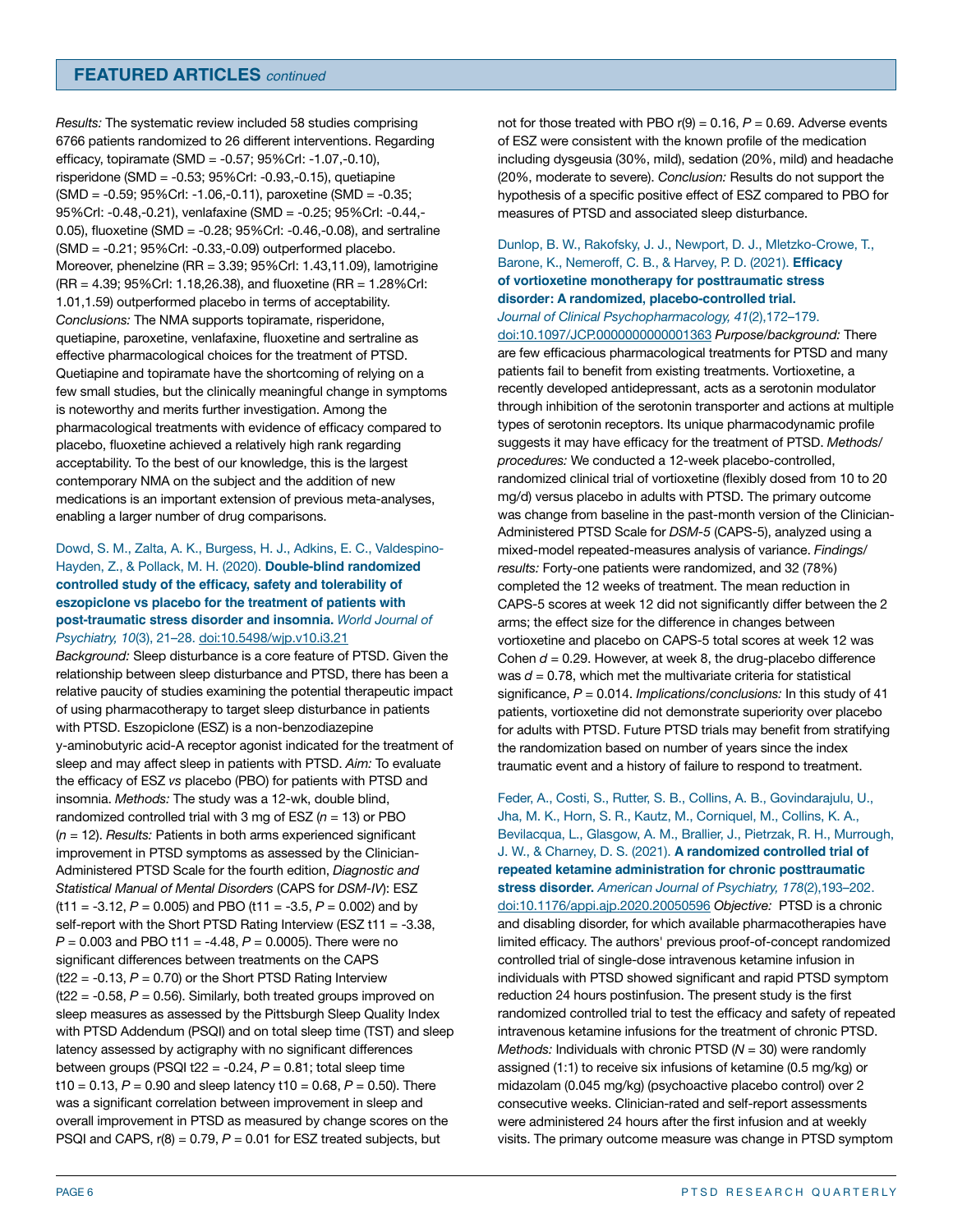## **FEATURED ARTICLES** *continued*

severity, as assessed with the Clinician-Administered PTSD Scale for *DSM-5* (CAPS-5), from baseline to 2 weeks (after completion of all infusions). Secondary outcome measures included the Impact of Event Scale-Revised, the Montgomery-Åsberg Depression Rating Scale (MADRS), and side effect measures. *Results:* The ketamine group showed a significantly greater improvement in CAPS-5 and MADRS total scores than the midazolam group from baseline to week 2. At week 2, the mean CAPS-5 total score was 11.88 points (*SE* = 3.96) lower in the ketamine group than in the midazolam group  $(d = 1.13, 95\% \text{ CI} = 0.36, 1.91)$ . Sixty-seven percent of participants in the ketamine group were treatment responders, compared with 20% in the midazolam group. Among ketamine responders, the median time to loss of response was 27.5 days following the 2-week course of infusions. Ketamine infusions were well tolerated overall, without serious adverse events. *Conclusions:* This randomized controlled trial provides the first evidence of efficacy of repeated ketamine infusions in reducing symptom severity in individuals with chronic PTSD. Further studies are warranted to understand ketamine's full potential as a treatment for chronic PTSD.

## Feder, A., Rutter, S. B., Schiller, D., & Charney, D. S. (2020). **The emergence of ketamine as a novel treatment for posttraumatic stress disorder.** *Advances in Pharmacology, 89,* 261–286.

[doi:10.1016/bs.apha.2020.05.004](https://doi.org/10.1016/bs.apha.2020.05.004) A serious lack of effective pharmacotherapeutic interventions for PTSD raises the urgent need for the development of novel treatments. Ketamine-a noncompetitive glutamate NMDA receptor antagonist in use for decades as an anesthetic and analgesic agent-has more recently been demonstrated to have rapid-onset antidepressant effects in patients with treatment-resistant depression (TRD). In the present review of ketamine as an emerging novel pharmacotherapeutic intervention for chronic PTSD, we discuss findings from the first proof-of-concept, randomized clinical trial (RCT) of single-dose intravenous ketamine in patients with chronic PTSD, as well as open-label studies and current practice. We introduce ongoing RCTs investigating the efficacy of repeated ketamine infusions in rapidly reducing symptoms and maintaining improvement in samples of individuals with PTSD stemming from civilian and military traumas. Additionally, we discuss mixed findings from published reports on ketamine administration in the acute aftermath of trauma. Studies in animal models of chronic stress have investigated molecular mechanisms underlying ketamine's effects, generating a shift in the conceptualization of PTSD as a disorder of impaired neural connectivity. We review animal studies examining the potential of ketamine to modify the expression of fear by altering memory reconsolidation or enhancing fear extinction, as well as others investigating ketamine administration prophylactically prior to stress exposure. We introduce the need for additional study in humans to evaluate whether ketamine might enhance the efficacy of psychotherapeutic interventions in individuals with chronic PTSD, harnessing a window of ketamine-induced neuroplasticity. While research on ketamine for PTSD is still in its early stages, it brings about the promise of novel and more effective treatments for this disabling condition.

Hoskins, M. D., Sinnerton, R., Nakamura, A., Underwood, J. F. G., Slater, A., Lewis, C., Roberts, N. P., Bisson, J. I., Lee, M., & Clarke, L. (2021). **Pharmacological-assisted psychotherapy for posttraumatic stress disorder: A systematic review and meta-analysis.** 

## *European Journal of Psychotraumatology, 12,* 1853379.

[doi:10.1080/20008198.2020.1853379](https://doi.org/10.1080/20008198.2020.1853379) *Background:* Pharmacologicalassisted psychotherapies, using conventional and novel drug agents, are increasingly being used both in clinical and experimental research settings, respectively. *Objective:* To determine the efficacy of conventional and novel pharmacological-assisted psychotherapies in reducing PTSD symptom severity. *Method:* A systematic review and meta-analysis of randomised-controlled trials were undertaken; 21 studies were included. *Results:* MDMA-assisted therapy was found to statistically superior to active and inactive placebo-assisted therapy in reduction of PTSD symptoms (standardised mean difference -1.09, 95% CI -1.60 to -0.58). There was no evidence of superiority over placebo for any other intervention. *Conclusions:* MDMA-assisted therapy demonstrated an impressive effect size; however, it is difficult to have confidence at this stage in this intervention due to the small numbers of participants included, and more research in this area is needed. There was no evidence to support the efficacy of any other drug-assisted interventions.

#### Huang, Z.-D., Zhao, Y.-F., Li, S., Gu, H.-Y., Lin, L.-L., Yang, Z.-Y., Niu, Y.-M., Zhang, C., & Luo, J. (2020). **Comparative efficacy and acceptability of pharmaceutical management for adults with post-traumatic stress disorder: A systematic review and meta-analysis.** *Frontiers in Pharmacology, 11,* 559.

[doi:10.3389/fphar.2020.00559](https://doi.org/10.3389/fphar.2020.00559) The current clinical guidelines on PTSD recommend selective serotonin reuptake inhibitors (SSRIs) and serotonin and norepinephrine reuptake inhibitors (SNRIs) of drugs. However, there is uncertainty about the efficacy of other drugs and selecting which treatments work best for which patients. This meta-analysis evaluated efficacy and acceptability of pharmaceutical management for adults with PTSD. Randomizedcontrolled trials, which reported active comparators and placebocontrolled trials of pharmaceutical management for adults with PTSD, from the Ovid Medline, EMBase, CENTRAL, PsycINFO, Ovid Health and Psychosocial Instruments, and ISIWeb of Science, were searched until June 21, 2019. In terms of efficacy, all active drugs demonstrated superior effect than placebo (SMD = -0.33; 95% CI, -0.43 to -0.23). The medications were superior to placebo in reducing the symptom of re-experiencing, avoidance, hyperarousal, depression, and anxiety. For acceptability, medicine interventions for PTSD showed no increase in all-cause discontinuation compared with placebo. Nevertheless, in terms of safety, medicine interventions indicated a higher risk of adverse effect compared with placebo (RR =  $1.47$ ,  $95\%$  CI:  $1.24$  to  $1.75$ ). Compared with placebo, the SSRIs and atypical antipsychotics drugs had significant efficacy whether in patients with severe or extremely severe PTSD status. However, only atypical antipsychotics  $(SMD = -0.29, 95\% \text{ Cl: } -0.48 \text{ to } -0.10)$  showed superior efficacy than placebo in Veterans. Medication management could be effective in intervention of PTSD, which demonstrated a sufficient improvement in the core symptoms. This meta-analysis supports the status of SSRIs and SNRIs as recommended pharmacotherapy. However, patients with different clinical characteristics of PTSD should consider individualized drug management.

Kothgassner, O. D., Pellegrini, M., Goreis, A., Giordano, V., Edobor, J., Fischer, S., Plener, P. L., & Huscsava, M. M. (2021). **Hydrocortisone administration for reducing post-traumatic stress symptoms: A**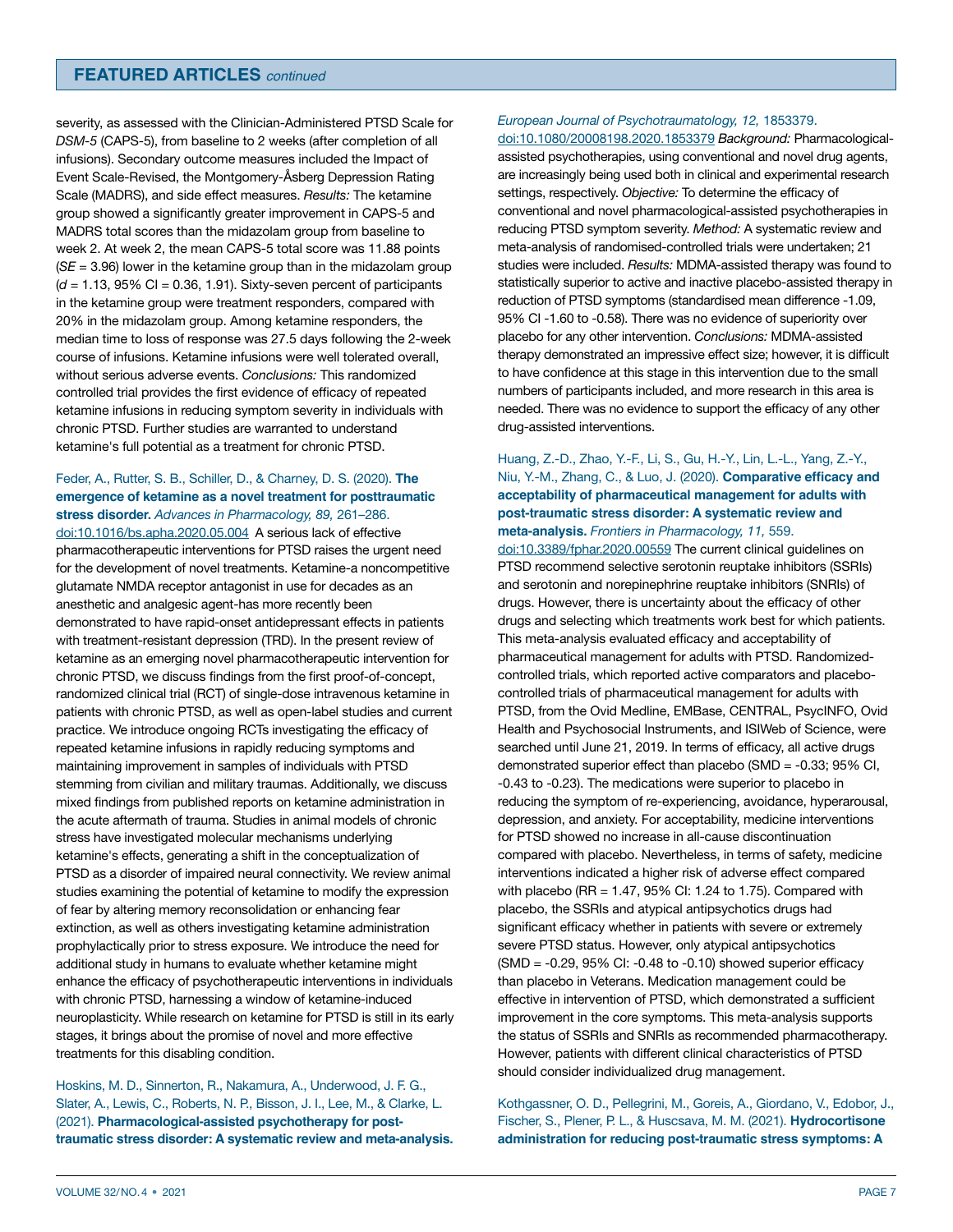#### **systematic review and meta-analysis.** *Psychoneuroendocrinology, 126.*105168. [doi:10.1016/j.psyneuen.2021.105168](https://doi.org/10.1016/j.psyneuen.2021.105168) *Background:*

PTSD is a debilitating disorder that is often accompanied by alterations in the HPA axis. While there is abundant evidence for the efficacy of psychological therapies in reducing post-traumatic stress symptoms, barely anything is known about pharmacological interventions. Given the role of the HPA axis in the pathophysiology of PTSD, the aim of this study was to provide the first meta-analysis of Hydrocortisone as a potential treatment for this condition. *Method:* A systematic review of randomized-controlled trials (RCTs) was conducted to investigate the efficacy of hydrocortisone in the prevention and curative treatment of post-traumatic stress symptoms. This study was pre-registered with the OSF (doi:10.17605/OSF.IO/GJAZF). *Findings:* Eight studies (9 effect sizes) covering 362 participants met our inclusion criteria. We found that Hydrocortisone as compared to placebo significantly reduced PTSD symptoms (*d* = 0.96, 95% Cl 0.22–1.69 *p* = 0.011) and PTSD incidence (logRR = 0.85, 95% CI 1.12–1.59, *p* = 0.023). Subgroup analyses revealed a significant effect of Hydrocortisone when it was administered in a preventative context (*d* = 1.50; 95%CI 0.30– 2.69,  $p = 0.014$ ), but not when it was administered in a curative context (*d* = 0.28; 95%CI -0.11 to 0.66, *p* = 0.161). *Conclusion:* Hydrocortisone appears to be a promising and efficient low-cost medication for the prevention of PTSD. However, the small number of included studies and their limited methodological quality emphasize the need for further rigorous studies in this field.

McAllister, T. W., Zafonte, R., Jain, S., Flashman, L. A., George, M. S., Grant, G. A., He, F., Lohr, J. B., Andaluz, N., Summerall, L., Paulus, M. P., Raman, R., & Stein, M. B. (2016). **Randomized placebo-controlled trial of methylphenidate or galantamine for persistent emotional and cognitive symptoms associated with PTSD and/or traumatic brain injury.** *Neuropsychopharmacology, 41*(5), 1191–1198. [doi:10.1038/npp.2015.282](https://doi.org/10.1038/npp.2015.282) We report findings from a 12-week randomized double-blinded placebo-controlled trial of methylphenidate or galantamine to treat emotional and cognitive complaints in individuals (*n* = 32) with a history of PTSD, TBI, or both conditions. In this small pilot study, methylphenidate treatment was associated with clinically meaningful and statistically significant improvement compared with placebo on the primary outcome, a measure of cognitive complaints (Ruff Neurobehavioral Inventory-Postmorbid Cognitive Scale), as well as on the secondary outcomes reflecting post-concussive (Rivermead Post Concussive Symptom Questionnaire) and post-traumatic stress symptoms (Posttraumatic Stress Disorder Checklist). Treatment was well tolerated. These results suggest the need for a larger RCT to replicate and confirm these findings. Design considerations for such a trial should include the need for multiple sites to facilitate adequate recruitment and extension of the treatment and follow-up periods.

Merz, J., Schwarzer, G., & Gerger, H. (2019). **Comparative efficacy and acceptability of pharmacological, psychotherapeutic, and combination treatments in adults with posttraumatic stress disorder: A network meta-analysis.** *JAMA Psychiatry, 76*(9), 904–913. [doi:10.1001/jamapsychiatry.2019.0951](https://doi.org/10.1001/jamapsychiatry.2019.0951) *Importance:* PTSD is a prevalent mental disorder, with a high risk of chronicity, comorbidity, and functional impairment; PTSD is complicated to treat, and the debate on the best treatment approach is ongoing.

*Objective:* To examine comparative outcomes and acceptability of psychotherapeutic and pharmacological treatments and their combinations in adults with PTSD. *Data Sources:* Embase, MEDLINE, PsycINFO, Cochrane Controlled Trials Register, and PSYNDEX were searched for studies published from January 1, 1980, to February 28, 2018. Reference lists of included studies and of previously published guidelines and systematic reviews were also searched. *Study Selection:* Of 11 417 records identified, 12 published randomized clinical trials (RCTs) comprising 922 participants, contributing 23 direct comparisons between psychotherapeutic and pharmacological treatments or their combinations were included. *Data Extraction and Synthesis:* Standardized mean differences (SMDs) and odds ratios were aggregated using random-effects network and pairwise meta-analyses. Risk of bias and indirectness was rated for each study, and network confidence was rated using the Confidence in Network Meta-Analysis framework. *Main Outcomes and Measures:* The primary outcome was the comparative benefit between 2 treatment approaches to PTSD symptom improvement, and secondary outcome was the comparative acceptability of the treatment approaches, as indicated by patient dropout rates before treatment termination. *Results:* No treatment approach was found to be superior at the end of treatment (for all, 95% CI included 0). At the last follow-up, psychotherapeutic treatments showed greater benefit than pharmacological treatments in both network (SMD, -0.83; 95% CI, -1.59 to -0.07) and pairwise (SMD, -0.63; 95% CI, -1.18 to -0.09, 3 RCTs) meta-analyses. No difference was found between combined treatments and psychotherapeutic treatments at long-term follow-up, and combined treatments were associated with better outcomes than pharmacological treatments in the network meta-analysis (SMD, -0.96; 95% CI, -1.87 to -0.04), but not in the pairwise meta-analysis, which included 2 RCTs (SMD, -1.02; 95% CI, -2.77 to 0.72). No evidence was found for differential acceptability of the 3 treatment approaches. *Conclusions and Relevance:* These results suggest superiority of psychotherapeutic treatments over pharmacological treatments; network, but not pairwise, meta-analyses suggest superiority of combined treatments over pharmacological treatments in improving PTSD symptom severity in the long term. The scarcity of reported long-term findings hampers definite conclusions and demonstrates the need for robust evidence from large-scaled comparative trials providing long-term follow-up data.

Mitchell, J.M., Bogenschutz, M., Lilienstein, A., Harrison, C., Kleiman, S., Parker-Guilbert, K., Ot'alora G, M., Garas, W., Paleos, C., Gorman, I., Nicholas, C., Mithoefer, M., Carlin, S., Poulter, B., Mithoefer, A., Quevedo, S., Wells, G., Klaire, S. S., van der Kolk, B., Tzarfaty, K., … Doblin, R. (2021). **MDMA-assisted therapy for severe PTSD: A randomized, double-blind, placebocontrolled phase 3 study.** *Natural Medicine 27,* 1025–1033. [doi:10.1038/s41591-021-01336-3](https://doi.org/10.1038/s41591-021-01336-3) PTSD presents a major public health problem for which currently available treatments are modestly effective. We report the findings of a randomized, double-blind, placebo-controlled, multi-site phase 3 clinical trial (NCT03537014) to test the efficacy and safety of MDMA-assisted therapy for the treatment of patients with severe PTSD, including those with common comorbidities such as dissociation, depression, a history of alcohol and substance use disorders, and childhood trauma. After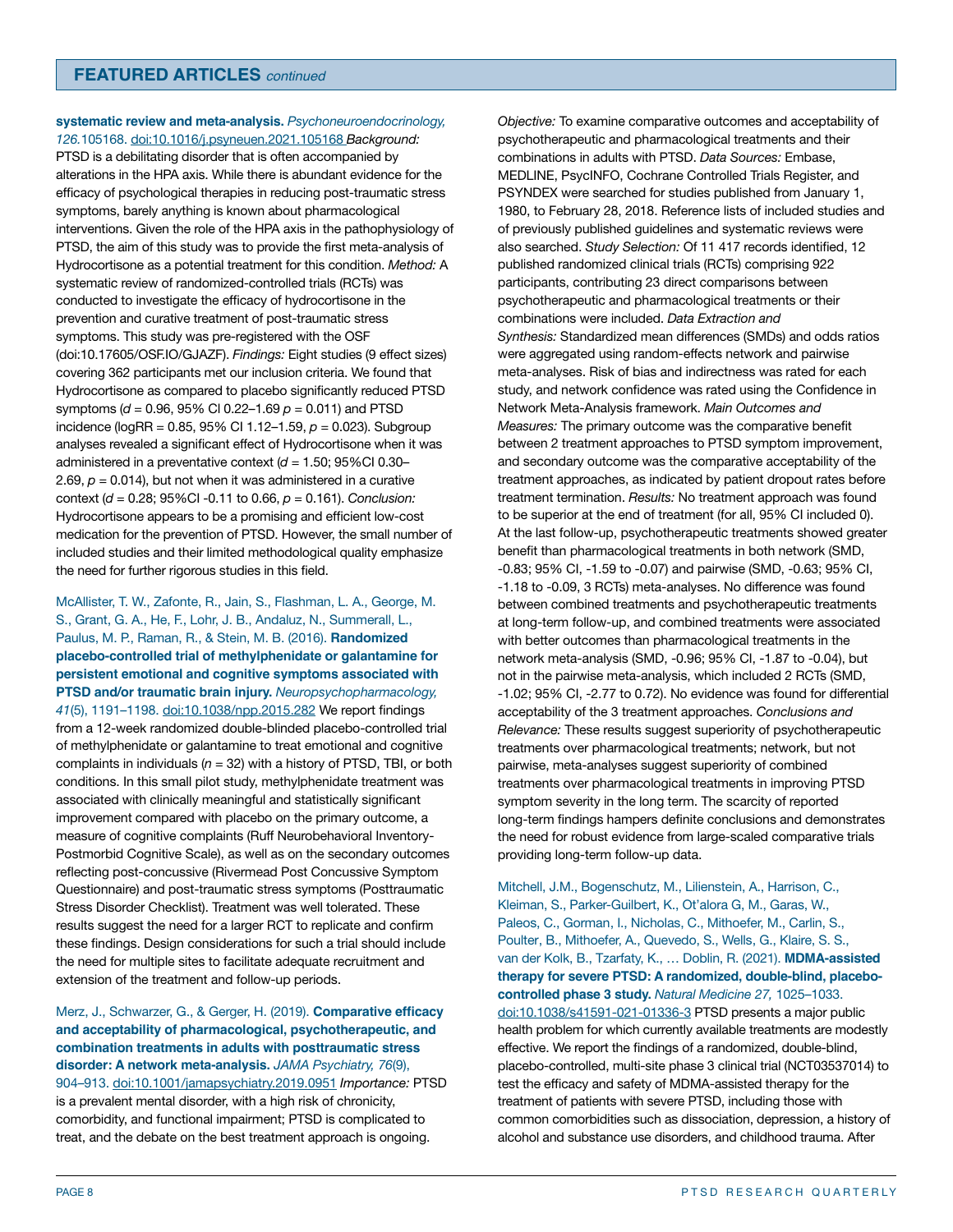psychiatric medication washout, participants (*n* = 90) were randomized 1:1 to receive manualized therapy with MDMA or with placebo, combined with three preparatory and nine integrative therapy sessions. PTSD symptoms, measured with the Clinician-Administered PTSD Scale for *DSM-5* (CAPS-5, the primary endpoint), and functional impairment, measured with the Sheehan Disability Scale (SDS, the secondary endpoint) were assessed at baseline and at 2months after the last experimental session. Adverse events and suicidality were tracked throughout the study. MDMA was found to induce significant and robust attenuation in CAPS-5 score compared with placebo ( $P < 0.0001$ ,  $d = 0.91$ ) and to significantly decrease the SDS total score  $(P = 0.0116, d = 0.43)$ . The mean change in CAPS-5 scores in participants completing treatment was -24.4 (s.d. 11.6) in the MDMA group and -13.9 (s.d. 11.5) in the placebo group. MDMA did not induce adverse events of abuse potential, suicidality or QT prolongation. These data indicate that, com-pared with manualized therapy with inactive placebo, MDMA-assisted therapy is highly efficacious in individuals with severe PTSD, and treatment is safe and well-tolerated, even in those with comorbidities. We conclude that MDMA-assisted therapy represents a potential breakthrough treatment that merits expedited clinical evaluation.

Rauch, S. A. M., Kim, H. M., Powell, C., Tuerk, P. W., Simon, N. M., Acierno, R., Allard, C. B., Norman, S. B., Venners, M. R., Rothbaum, B. O., Stein, M. B., Porter, K., Martis, B., King, A. P., Liberzon, I., Phan, K. L., & Hoge, C. W. (2019). **Efficacy of prolonged exposure therapy, sertraline hydrochloride, and their combination among combat Veterans with posttraumatic stress disorder: A randomized clinical trial.** *JAMA Psychiatry, 76*(2), 17–126. [doi:10.1001/jamapsychiatry.2018.3412](https://doi.org/10.1001/jamapsychiatry.2018.3412) *Importance:* Meta-analyses of treatments for PTSD suggest that trauma-focused psychotherapies produce greater benefits than antidepressant medications alone. *Objective:* To determine the relative efficacy of prolonged exposure therapy plus placebo, prolonged exposure therapy plus sertraline hydrochloride, and sertraline plus enhanced medication management in the treatment of PTSD. *Design, setting, and participants:* The Prolonged Exposure and Sertraline Trial was a randomized, multisite, 24-week clinical trial conducted at the Veterans Affairs Ann Arbor Healthcare System, Veterans Affairs San Diego Healthcare System, Ralph H. Johnson Veterans Affairs Medical Center, and Massachusetts General Hospital Home Base Veterans Program between January 26, 2012, and May 9, 2016. Participants and clinicians were blinded to pill condition, and outcome evaluators were blinded to assignment. Participants completed assessments at weeks 0 (intake), 6, 12, 24, and 52 (follow-up). Participants (*n* = 223) were service members or Veterans of the Iraq and/or Afghanistan wars with combat-related PTSD and significant impairment (Clinician-Administered PTSD Scale score, ≥50) of at least 3 months' duration. Analyses were on an intent-totreat basis. Intervention: Participants completed up to thirteen 90-minute sessions of prolonged exposure therapy by week 24. Sertraline dosage was titrated during a 10-week period and continued until week 24; medication management was manualized. *Main outcomes and measures:* The primary outcome was symptom severity of PTSD in the past month as assessed by the Clinician-Administered PTSD Scale score at week 24. *Results:* Of 223 randomized participants, 149 completed the study at 24 weeks, and 207 (180 men and 27 women; mean [SD] age, 34.5 [8.3 years]) were

included in the intent-to-treat analysis. Modified intent-to-treat analysis using a mixed model of repeated measures showed that PTSD symptoms decreased significantly during the 24 weeks (sertraline plus enhanced medication management, 33.8 points; prolonged exposure therapy plus sertraline, 32.7 points; and prolonged exposure therapy plus placebo, 29.4 points; β,-9.39; 95% CI, -11.62 to -7.16; *P* < .001); however, slopes did not differ by treatment group (prolonged exposure therapy plus placebo group, -9.39; sertraline plus enhanced medication management group, -10.37; and prolonged exposure therapy plus sertraline group, -9.99; *P* = .81). *Conclusions and relevance:* No difference in change in PTSD symptoms or symptom severity at 24 weeks was found between sertraline plus enhanced medication management, prolonged exposure therapy plus placebo, and prolonged exposure therapy plus sertraline.

Reiff, C. M., Richman, E. E., Nemeroff, C. B., Carpenter, L. L., Widge, A. S., Rodriguez, C. I., Kalin, N. H., McDonald, W. M. & the Work Group on Biomarkers and Novel Treatments, a Division of the American Psychiatric Association Council of Research. (2020). **Psychedelics and psychedelic-assisted psychotherapy.**  *American Journal of Psychiatry,177*(5), 391–410.

[doi:10.1176/appi.ajp.2019.19010035](https://doi.org/10.1176/appi.ajp.2019.19010035) *Objective:* The authors provide an evidenced-based summary of the literature on the clinical application of psychedelic drugs in psychiatric disorders. *Methods:* Searches of PubMed and PsycINFO via Ovid were conducted for articles in English, in peer-reviewed journals, reporting on "psilocybin," "lysergic acid diethylamide," "LSD," "ayahuasca," "3,4-methylenedioxymethamphetamine," and "MDMA," in human subjects, published between 2007 and July 1, 2019. A total of 1,603 articles were identified and screened. Articles that did not contain the terms "clinical trial," "therapy," or "imaging" in the title or abstract were filtered out. The 161 remaining articles were reviewed by two or more authors. The authors identified 14 articles reporting on well-designed clinical trials investigating the efficacy of LSD, MDMA, psilocybin, and ayahuasca for the treatment of mood and anxiety disorders, trauma and stress-related disorders, and substance-related and addictive disorders as well as in end-of-life care. *Results:* The most significant database exists for MDMA and psilocybin, which have been designated by the U.S. Food and Drug Administration (FDA) as "breakthrough therapies" for PTSD and treatment-resistant depression, respectively. The research on LSD and ayahuasca is observational, but available evidence suggests that these agents may have therapeutic effects in specific psychiatric disorders. *Conclusions:* Randomized clinical trials support the efficacy of MDMA in the treatment of PTSD and psilocybin in the treatment of depression and cancer-related anxiety. The research to support the use of LSD and ayahuasca in the treatment of psychiatric disorders is preliminary, although promising. Overall, the database is insufficient for FDA approval of any psychedelic compound for routine clinical use in psychiatric disorders at this time, but continued research on the efficacy of psychedelics for the treatment of psychiatric disorders is warranted.

Shiner, B., Leonard, C. E., Gui, J., Cornelius, S. L., Schnurr, P. P., Hoyt, J. E., Young-Xu, Y., & Watts, B. V. (2020). **Comparing medications for DSM-5 PTSD in routine VA practice.** *Journal of*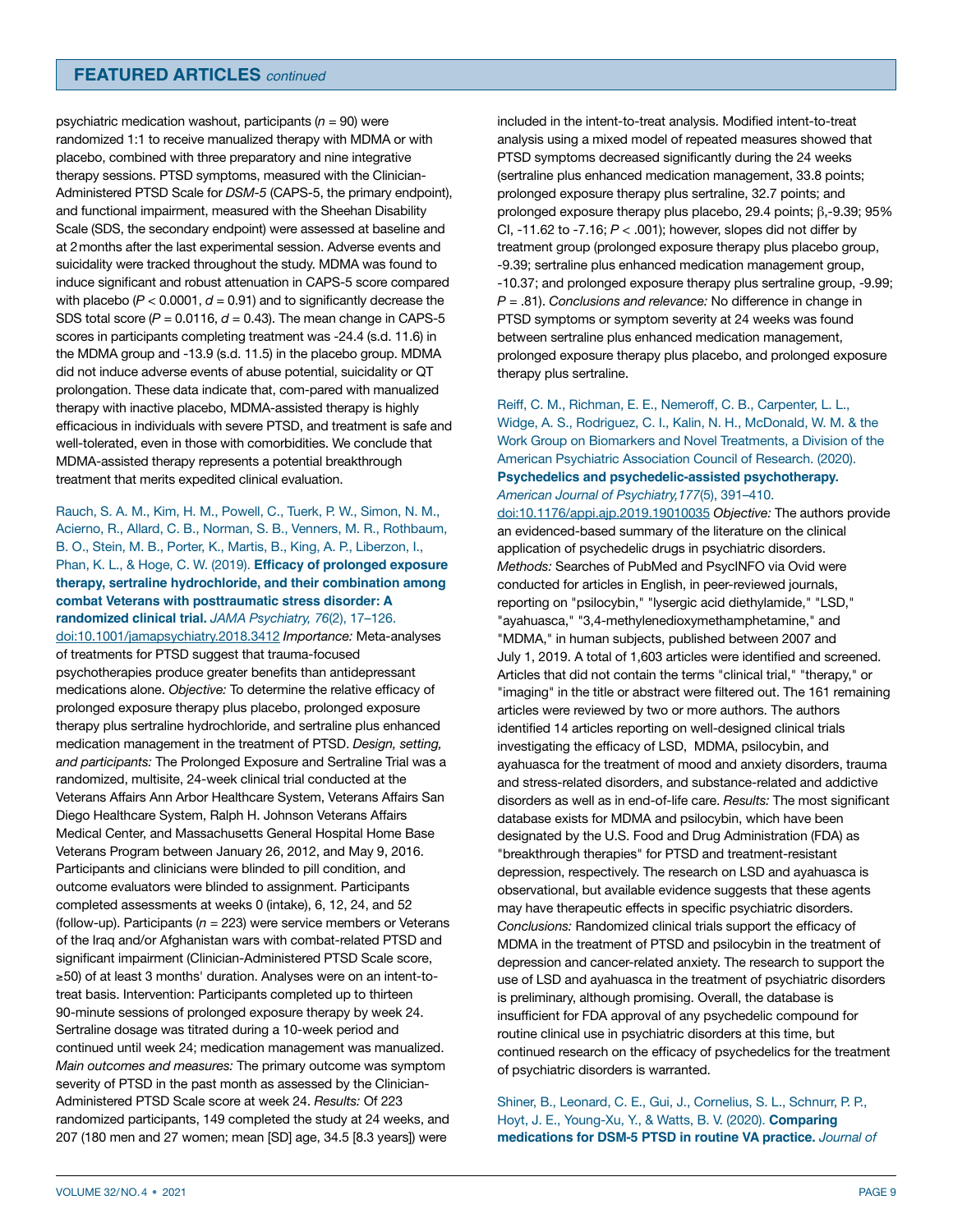## **FEATURED ARTICLES** *continued*

*Clinical Psychiatry, 81*(6), 20m13244. [doi:10.4088/JCP.20m13244](https://doi.org/10.4088/JCP.20m13244)

*Objective:* Fluoxetine, paroxetine, sertraline, topiramate, and venlafaxine have previously shown efficacy for PTSD. One prior study using US Department of Veterans Affairs (VA) medical records data to compare these agents found no differences in symptom reduction in clinical practice. The current study addresses several weaknesses in that study, including limited standardization of treatment duration, inability to account for prior treatment receipt, use of an outdated symptomatic assessment for PTSD, and lack of functional outcome. *Methods:* A total of 834 VA outpatients were identified with *DSM-5* clinical diagnoses of PTSD between October 2016 and March 2018 who initiated one of the medications and met prespecified criteria for treatment duration and dose, combined with baseline and endpoint *DSM-5* PTSD Checklist (PCL-5) measurements. Twelve-week acute-phase changes in PCL-5 score and remission of PTSD symptoms were compared among patients receiving the different medications, as was use of acute psychiatric services in the subsequent 6-month continuation phase. *Results:* In the acute phase, patients improved by a mean of 6.8-10.1 points on the PCL-5 and 0.0%-10.9% achieved remission of PTSD symptoms. Those taking venlafaxine were significantly more likely to achieve remission (*P* = .008 vs fluoxetine and *P* < .0001 vs paroxetine, sertraline, and topiramate). In the continuation phase, there were no differences in acute psychiatric care use between medications. Those who continued their medication were less likely to use acute psychiatric services (HR = 0.55; *P* = .03). *Conclusions:* There may be an advantage to venlafaxine over other agents in achieving acutephase remission for DSM-5 PTSD in routine clinical practice, but this finding requires further study. Regardless of the agent chosen, medication cessation during the continuation phase is associated with a higher risk of acute psychiatric care use.

Spangler, P. T., West, J. C., Dempsey, C. L., Possemato, K., Bartolanzo, D., Aliaga, P., Zarate, C., Vythilingam, M., & Benedek, D. M. (2020). **Randomized controlled trial of riluzole augmentation for posttraumatic stress disorder: Efficacy of a glutamatergic modulator for antidepressant-resistant symptoms.** *Journal of Clinical Psychiatry, 81*(6), 20m13233. [doi:10.4088/JCP.20m13233](https://doi.org/10.4088/JCP.20m13233) *Objective:* Current pharmacologic treatments for PTSD have shown limited efficacy, prompting a call to investigate new classes of medications. The current study investigated the efficacy of glutamate modulation with riluzole augmentation for combat-related PTSD symptoms resistant to treatment with selective serotonin reuptake inhibitors (SSRIs) or serotonin-norepinephrine reuptake inhibitors (SNRIs). *Methods:* A randomized, double-blind, placebo-controlled, parallel trial was conducted at Walter Reed National Military Medical Center and Syracuse VA Medical Center between December 2013 and November 2017. Veterans and active duty service members with combat-related PTSD (per the Clinician Administered PTSD Scale [CAPS]) who were not responsive to SSRI or SNRI pharmacotherapy were randomized to 8-week augmentation with a starting dose of 100 mg/d of riluzole ( $n = 36$ ) or placebo ( $n = 38$ ) and assessed weekly for PTSD symptoms, anxiety, depression, disability, and side effects. *RESULTS:* Intent-to-treat analyses (*n* = 74) of the primary outcome (CAPS for *DSM-IV*) showed no significant between-group difference in change in overall PTSD symptoms (*F* = 0.64, *P* = .422), with a small effect size  $(d = 0.25)$ . There was clinically significant within-group improvement in overall PTSD symptoms in both

groups, with a greater mean (SD) decrease in CAPS score in the riluzole group (-21.1 [18.9]) than in the placebo group (-16.7 [17.2]). Exploratory analyses of PTSD symptom clusters showed significantly greater improvement on hyperarousal symptoms in the riluzole group as measured by the PTSD Checklist-Specific-Subscale  $D$  ( $d = 0.48$ ) and near-significant findings on the CAPS Subscale D. Riluzole augmentation was not superior to placebo on change in depression, anxiety, or disability severity. *Conclusions:* Although preliminary, the exploratory findings of this study offer some evidence that riluzole augmentation of an SSRI or SNRI may selectively improve PTSD hyperarousal symptoms without changes in overall PTSD symptoms, depression, anxiety, or disability. Additional investigation of the mechanism of the efficacy of riluzole for hyperarousal symptoms is warranted.

Stanciuc, C. N., Brunette, M. F., Teja, N., & Budney, A. J. (2021). **Evidence for use of cannabinoids in mood disorders, anxiety disorders, and PTSD: A systematic review.** *Psychiatric Service, 72*(4), 429–436. [doi:10.1176/appi.ps.202000189](https://doi.org/10.1176/appi.ps.202000189) *Objective:* Two primary compounds of the cannabis plant *(Cannabis sativa)*, THC and CBD, differentially and dose-dependently affect mood and anxiety. In this systematic review, the authors summarize the design and results of controlled trials assessing the effects of THC and CBD on affective disorders, anxiety disorders, and PTSD. *Methods:* A keyword search of eight online literature databases identified eight randomized controlled trials of defined CBD or THC doses for the target populations. *Results:* A 1-month trial of daily THC (up to 3 mg per day) for the second edition, *Diagnostic and Statistical Manual of Mental Disorders (DSM-II)* anxiety disorder reduced anxiety symptoms, but symptoms were very low throughout the study. Another trial of sequential, single-day, low-dose THC in social anxiety disorder found no symptom changes. Two studies reported that single-dose CBD pretreatment reduced anxiety in laboratory paradigms among individuals with social anxiety disorder. A study of daily CBD for 4 weeks among adolescents with social anxiety disorder indicated modest symptom improvements. One crossover trial involving 10 patients with PTSD showed that THC added to standard pharmacotherapy reduced self-reported nightmares. Two small studies of THC for hospitalized patients with unipolar or bipolar depression found no improvement of depression; instead, anxiety and psychotic symptoms emerged in >50% of patients. *Conclusions:* With only eight very small studies, insufficient evidence was found for efficacy of CBD and THC to manage affective disorders, anxiety disorders, or PTSD. Therefore, medical cannabis should not be recommended for treating patients with these disorders. Further research should investigate the safety and efficacy of managing psychiatric disorders with cannabinoids.

Stein, M., Jain, S., Simon, N., West, J., Marvar, P., Bui, E., Ressler, K., & on behalf of LOSe-PTSD Investigators. (2021). **Randomized placebo-controlled trial of the angiotensin receptor antagonist lasartan for posttraumatic stress disorder.** [Symposium abstract]. *Biological Psychiatry, 89*(9), S50. *Background:* A large body of preclinical research and observational studies suggests that angiotensin type 1 receptor (AT1R) inhibition facilitates fear inhibition and extinction, a mechanism thought to be important for recovery from PTSD. This proposal is designed to test the efficacy of the AT1R antagonist losartan, repurposed for the treatment of PTSD.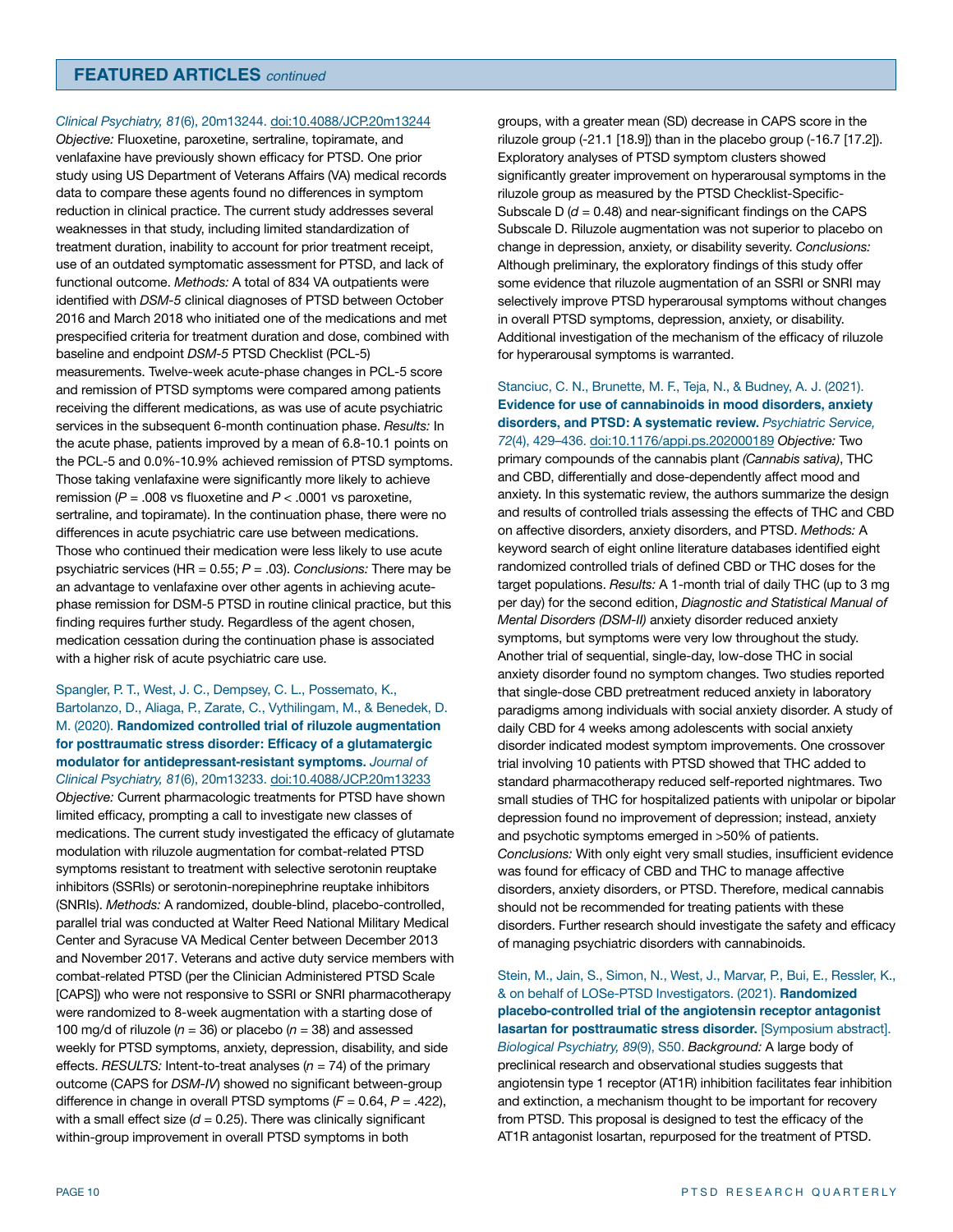*Methods:* RCT of 10 weeks duration in 149 individuals with *DSM-5* PTSD. Losartan (or placebo) was started at 25 mg/ d and increased to 100 mg/d by Week 6 and then held to Week 10. Primary outcome was change in CAPS-5 from baseline to 10 weeks in the losartan vs. placebo arm. Key secondary outcome was change in CAPS-5 associated with the rs4311 SNP in the angiotensin converting enzyme gene (ACE). Another secondary outcome was the proportion of responders based on CGI-I of "much" or "very much" improved. *Results:* Both groups had robust improvement in PTSD symptoms but change from baseline in CAPS-5 on Losartan was not significantly greater than on placebo (-16.0 [95% CI -18.9 e -13.1] vs. -16.9 [95% CI -19.8 e -14.0]) at 10 weeks. There was no significant difference in the proportion of responders on losartan (58.6%) vs. placebo (57.9%), and no association between rs4311 genotype and CAPS-5 outcome. *Conclusions:* At these doses and durations, there was no significant benefit of losartan compared to placebo for the treatment of PTSD. Implications for the failure to determine benefit of a repurposed drug with strong a priori expectations of success based on preclinical and epidemiological data are discussed.

Sullivan, G. M., Gendreau, R. M., Gendreau, J., Peters, P., Peters, A., Engels, J., Daugherty, B. L., Vaughn, B., Weathers, F. W., & Lederman, S. (2021). **Randomized clinical trial of bedtime sublingual cyclobenzaprine (TNX-102 SL) in military-related PTSD and the role of sleep quality in treatment response.** *Psychiatry Research, 301,* 113974. [doi:10.1016/j.psychres.2021.113974](https://doi.org/10.1016/j.psychres.2021.113974) Effective PTSD pharmacotherapy is needed. This 12-week randomized multicenter trial evaluated efficacy and safety of TNX-102 SL, a bedtime sublingual formulation of cyclobenzaprine, in patients with militaryrelated PTSD randomized to TNX-102 SL 2.8 mg or 5.6 mg, or placebo. Primary analysis comparing change from baseline in Clinician-Administered PTSD Scale-5 score between 2.8 mg (*n* = 90) and placebo (*n* = 92) was not significant. Secondary analysis of 5.6 mg (*n* = 49) vs placebo demonstrated a mean difference of -4.5 units,  $p = 0.05$ , or, accounting for missing data by multiple imputation, -5.0 units, *p* = .03. Clinician Global Impression - Improvement responder rate was greater in 5.6 mg than placebo  $(p = 0.04)$ , as was mean functional improvement in Sheehan Disability Scale social domain (*p* = .03) and trended in work domain (*p* = .05). Post-hoc analyses showed early sleep improvement predicted improvement in PTSD after 12 weeks for TNX-102 SL (*p* < .01), not for placebo. Most common administration site reaction in TNX-102 SL groups was oral hypoaesthesia (5.6 mg, 36%; 2.8 mg, 39%; placebo, 2%), while most common systemic adverse event was somnolence (5.6 mg, 16%; 2.8 mg, 12%; placebo, 6%). This provides preliminary evidence that TNX-102 SL 5.6 mg reduces PTSD symptoms, improves sleep and psychosocial function, and is well tolerated. Clinicaltrials.gov Identifier: [NCT02277704](http://clinicaltrials.gov/show/NCT02277704).

von Känel, R., Schmid, J.-P., Meister-Langraf, R. E., Barth, J., Znoj, H., Schnyder, U., Princip, M., & Pazhenkottil, A. P. (2021). **Pharmacotherapy in the management of anxiety and pain during acute coronary syndromes and the risk of developing symptoms of posttraumatic stress disorder.** *Journal of the American Heart Assocociation, 10*(2), e018762. [doi:10.1161/JAHA.120.018762](https://doi.org/10.1161/JAHA.120.018762) *Background:* Benzodiazepines and morphine are given during acute coronary syndromes (ACSs) to alleviate anxiety and pain, and

symptoms (PTSS). When taken during trauma other than ACS, benzodiazepines increase the risk of PTSS, but it is unknown if benzodiazepines increase the risk of PTSS in ACS. We examined the effects of drug exposure during ACS on the development of PTSS. *Methods and Results:* Study participants were 154 patients with a verified ACS. Baseline demographics, clinical variables, and psychological measures were obtained through a medical history, through a psychometric assessment, and from patient records, and used as covariates in linear regression analysis. Three months after ACS, the severity of PTSS was assessed with the Clinician-Administered PTSD Scale. During ACS, 37.7% of patients were exposed to benzodiazepines, whereas 72.1% were exposed to morphine and 88.3% were exposed to β-blockers, but only 7.1% were exposed to antidepressants. Eighteen (11.7%) patients developed clinical PTSD. Adjusting for all covariates, benzodiazepine use was significantly associated with the Clinician-Administered PTSD Scale total severity score (unstandardized coefficient B [SE], 0.589 [0.274]; partial *r* = 0.18; *P* = 0.032) and the reexperiencing subscore (B [SE], 0.433 [0.217]; partial *r* = 0.17; *P* = 0.047). Patients exposed to benzodiazepines had an almost 4-fold increased relative risk of developing clinical PTSD, adjusting for acute stress disorder symptoms (odds ratio, 3.75; 95% CI, 1.31-10.77). Morphine, β-blockers, and antidepressants showed no predictive value. *Conclusions:* Notwithstanding short-term antianxiety effects during ACS, benzodiazepine use might increase the risk of ACS-induced PTSS with clinical significance, thereby compromising patients' quality of life and prognosis. Registration URL: [https://www.clinicaltrials.gov;](10.1001/archpsyc) Unique identifier: [NCT01781247](http://clinicaltrials.gov/show/NCT01781247).

β-blockers may also reduce pain. ACS may induce PTSD

Zhang, Y., Ren, R., Sanford, L. D., Yang, L., Ni, Y., Zhou, J., Zhang, J., Wing, Y.-K., Shi, J., Lu, L., & Tang, X. (2020). **The effects of prazosin on sleep disturbances in post-traumatic stress disorder: A systematic review and meta-analysis.** *Sleep Medicine, 67,* 225–231. [doi:10.1016/j.sleep.2019.06.010](https://doi.org/10.1016/j.sleep.2019.06.010)

*Background:* Nightmares are a highly prevalent and distressing feature of PTSD. Previous studies have reached mixed conclusions regarding the effects of prazosin on nightmares, sleep quality, and overall PTSD symptoms in patients with PTSD. *Methods:* MEDLINE, EMBASE, all EBM databases, PsycIFNO, and CINAHL were systematically searched from inception date to October 2018 for randomized clinical trials that included reporting of nightmares, sleep quality or overall PTSD symptoms. The analysis included data from eight trials involving 286 PTSD patients in the prazosin group and 289 PTSD patients in the placebo group. *Results:* In our meta-analysis, prazosin resulted in a statistically significant improvement in nightmares (standardized mean difference (SMD) = -1.13, 95% confidence interval (CI) = -1.91 to -0.36), but was not more beneficial than placebo for overall PTSD symptoms  $(SMD = -0.45, 95\% CI = -0.95$  to 0.05) and sleep quality  $(SMD = -0.44, 95\% \text{ CI} = -1.44 \text{ to } 0.55)$ . In terms of acceptability, there was no significant difference between the prazosin group and the placebo group with respect to discontinuation for all causes (odds ratio (OR) =  $1.00$ ,  $95\%$  CI =  $0.62-1.62$ ). In conclusion, the use of prazosin was associated with an improvement of nightmare symptoms. *Conclusion:* Our findings indicate that additional studies are needed before considering downgrading the use of prazosin in the treatment of nightmares in patients with PTSD.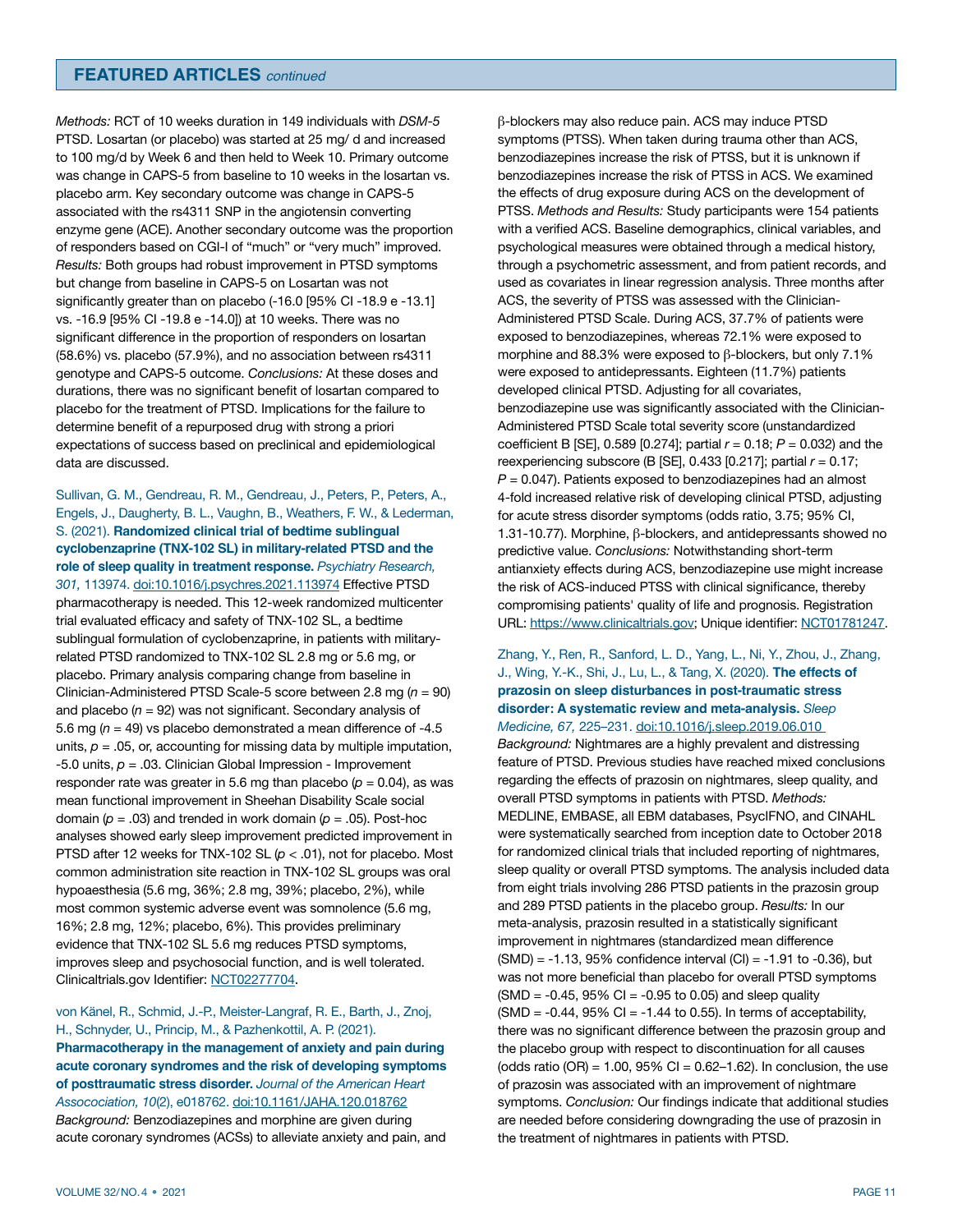Zhao, Y.-F., Huang, Z.-D., Gu, H.-Y., Guo, G.-L., Yuan, R.-X., & Zhang, C. (2020). **Key clinical interest outcomes of pharmaceutical administration for Veterans with post-traumatic stress disorder based on pooled evidences of 36 randomised controlled trials with 2,331 adults.** *Frontiers in Pharmacology,11,*  602447. [doi:10.3389/fphar.2020.602447](https://doi.org/10.3389/fphar.2020.602447) *Background:* The effects of drug treatment on Veterans, who have a high risk of PTSD, are not clear, and the guidelines are different from the recommendations of the recent meta-analysis. Our goal was to find the efficacy and frequencies of complications of drugs that can treat PTSD in Veterans. *Method:* We searched Ovid MEDLINE, Ovid Embase, The Cochrane Library and Web of Science until January 1, 2020. The outcomes were designed as the change of PTSD total scale, subsymptom score, response rate, frequencies of complications outcomes, and acceptability. *Results:* We included a total of 36 randomised controlled trials with a total of 2,331 adults. In terms of overall effect, drug treatment is more effective than placebo in change in total PTSD symptoms scale (SMD = -0.24, 95% CI [-0.42, -0.06]) and response (RR = 1.66, 95% CI [1.01, 2.72]). However, in terms of frequencies of complications, drugs generally had a higher withdrawal rate (RR = 1.02, 95% CI [0.86, 1.20]) and a higher frequencies of complications (RR =  $1.72$ ,  $95\%$  CI [1.20, 2.47]) than placebo. Risperidone showed a good curative effect in change in total PTSD symptoms scale (SMD = -0.22, 95% CI [-0.43, 0.00]) and acceptability ( $RR = 1.31$ ,  $95\%$  CI  $[0.82, 2.59]$ ). The drugs acting on 5-HT receptors, our results showed that symptoms of hyper-arousal (SMD = -0.54, 95% CI [-0.86, -0.21]), symptoms of re-experiencing  $(SMD = -0.62, 95\% \text{ CI}$  [-0.86, -0.39]) and symptoms of avoidance (SMD = -0.53, 95% CI [- 0.77,-0.3]), The drugs acting on dopamine receptors, our results showed that symptoms of re-experiencing (SMD = -0.35, 95% CI [-0.55, -0.16]) and the drugs acting on  $\alpha$ 2 receptor has a significant effect on reducing total PTSD symptoms scale (SMD = -0.34, 95% CI [-0.62, -0.06]). *Conclusion:* Drug therapy can effectively treat PTSD, but its frequencies of complications should be considered. Different from the guidelines for adult PTSD, this study supports atypical antipsychotics, selective serotonin reuptake inhibitors and receptors that act on 5-HT and dopamine for the treatment of PTSD in Veterans. Based on evidence among these drugs, the risperidone is the most effective for Veterans, otherwise, sertraline is used as an alternative.

#### Zoellner, L. A., Roy-Byrne, P. P., Mavissakalian, M., & Feeny, N. C. (2019). **Doubly randomized preference trial of prolonged exposure versus sertraline for treatment of PTSD.** *The American Journal of Psychiatry, 176*(4), 287–296. [doi:10.1176/appi.](https://doi.org/10.1176/appi.ajp.2018.17090995)

[ajp.2018.17090995](https://doi.org/10.1176/appi.ajp.2018.17090995) *Objective:* The authors examined the effect of patient treatment preference on the differential effectiveness of prolonged exposure and sertraline for the treatment of PTSD. *Method:* In a doubly randomized preference trial, 200 patients with PTSD viewed standardized treatment rationales prior to randomization. Patients were first randomized to choice of treatment or no choice. Those assigned to no choice were then randomized to prolonged exposure or sertraline. Acute treatment was 10 weeks, with 24-month follow-up. Interviewer-rated PTSD symptom severity was the main outcome measure, and depression, anxiety, and functioning were assessed as additional outcomes. *Results:* Patients preferred prolonged exposure over sertraline (number needed to benefit [NNTB]=4.5). Using intent-to-treat

analyses (*N*=200), both prolonged exposure and sertraline showed large gains that were maintained over 24 months. Although no differential effect was observed on interviewer-rated PTSD severity, there was a significant benefit of prolonged exposure over sertraline on interview-rated loss of PTSD diagnosis (NNTB=7.0), responder status (NNTB=5.7), and self-reported PTSD, depression, and anxiety symptoms and functioning (effect sizes, 0.35-0.44). Patients who received their preferred treatment were more likely to be adherent, lose their PTSD diagnosis (NNTB=3.4), achieve responder status (NNTB=3.4), and have lower self-reported PTSD, depression, and anxiety symptoms (effect sizes, 0.40-0.72). *Conclusions:* Prolonged exposure and sertraline confer significant benefits for PTSD, with some evidence of an advantage for prolonged exposure. Giving patients with PTSD their preferred treatment also confers important benefits, including enhancing adherence.

# **Additional Citations**

Astill Wright, L., Sijbrandij, M., Sinnerton, R., Lewis, C., Roberts, N. P., & Bisson, J. I. (2019). Pharmacological prevention and early treatment of post-traumatic stress disorder and acute stress disorder: A systematic review and meta-analysis. Translational Psychiatry, 9(1), 334. [doi:10.1038/s41398-019-0673-5](https://doi.org/10.1038/s41398-019-0673-5) A metaanalysis was conducted to evaluate randomized controlled trials (RCT) of pharmacotherapeutic interventions within three months of a traumatic event used to prevent and treat PTSD and acute stress disorder. Only hydrocortisone was found to be superior to placebo in preventing PTSD in adults with severe physical illness (3 studies, *n* = 88, RR: 0.21 (CI 0.05 to 0.89). No significant effects were found for propranolol, oxytocin, gabapentin, two types of fish oil, dexamethasone, escitalopram, imipramine and chloral hydrate. More research is needed to establish the most efficacious use of hydrocortisone in the prevention of PTSD.

Burek, G. A., Waite, M. R., Heslin, K., Liewen, A. K., Yaqub, T. M., & Larsen, S. E. (2021). Low-dose clonidine in Veterans with posttraumatic stress disorder. Journal of Psychiatric Research,137, 480–485. [doi:10.1016/j.jpsychires.2021.03.008](https://doi.org/10.1016/j.jpsychires.2021.03.008) Clonidine, an alpha2-adrenergic agonist, reduces the release of norepinephrine which may dampen hyper-noradrenergic states underlying PTSD. In this retrospective analysis of 79 Veterans prescribed clonidine for PTSD, three independent clinicians rated clinical global improvement and results suggested improvement in PTSD symptoms (72% of patients experienced improvement, and 49% scored "much improved" or "very much improved") and minimal side effects (23% reported adverse events) following treatment with clonidine.

Davis, L. L., Pilkinton, P., Lin, C., Parker, P., Estes, S., & Bartolucci, A. (2020). A randomized, placebo-controlled trial of mirtazapine for the treatment of posttraumatic stress disorder in Veterans. Journal of Clinical Psychiatry, 81(6), 20m13267. [doi:10.4088/JCP.20m13267](https://doi.org/10.4088/JCP.20m13267) This multisite, randomized, double-blind, placebo-controlled trial of mirtazapine monotherapy in US military Veterans with PTSD found no significant differences between groups in the 8-week acute placebo-controlled phase, but showed significant improvement in 8-week open label maintenance phase. There were no significant differences in the occurrence of adverse events between groups.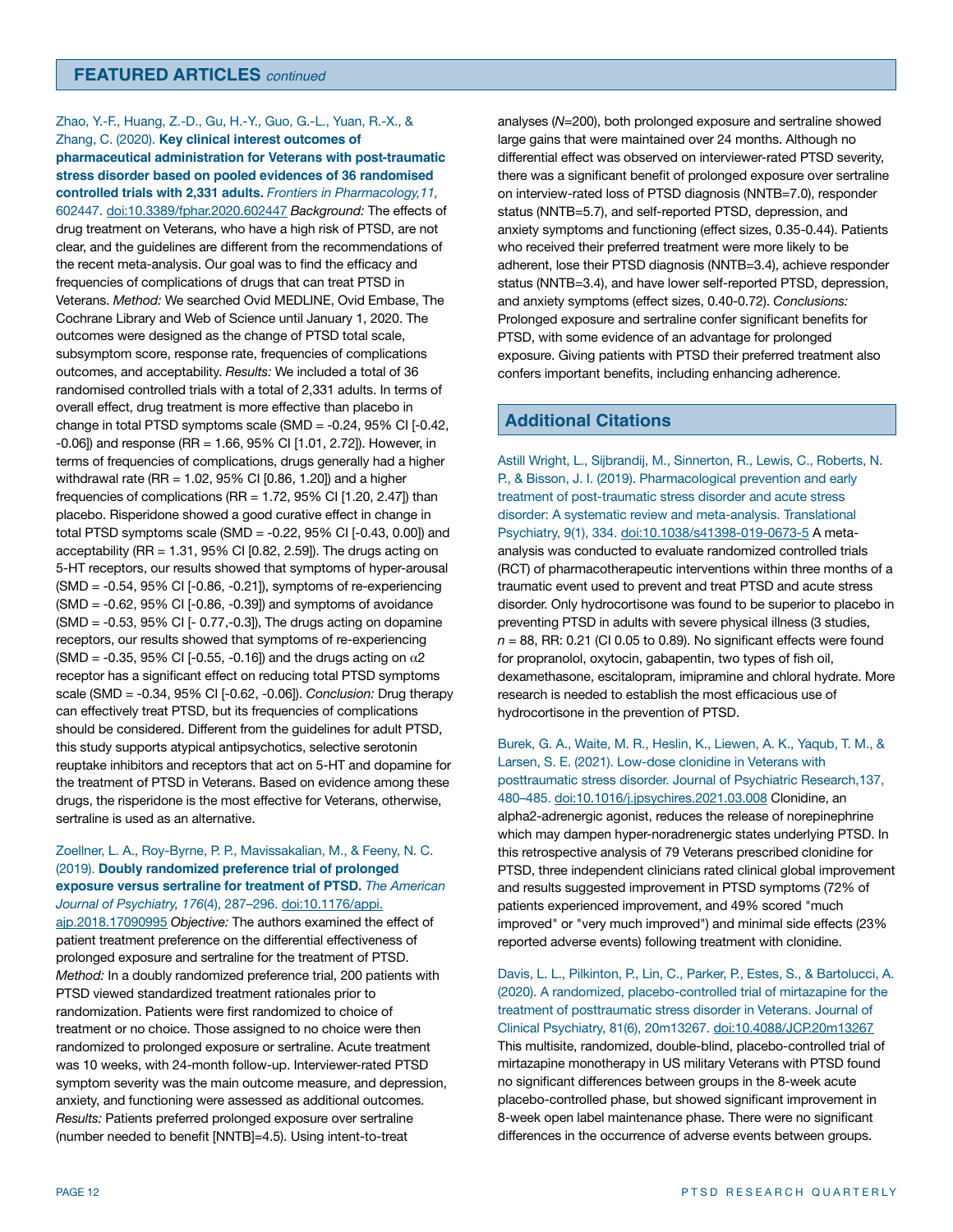Giovanna, G., Damiani, S., Fusar-Poli, L., Rocchetti, M., Brondino, N., de Cagna, F., Mori, A., & Politi, P. (2020). **[Intranasal oxytocin as](https://gcc02.safelinks.protection.outlook.com/?url=https%3A%2F%2Fpubmed.ncbi.nlm.nih.gov%2F32088633%2F&data=04%7C01%7C%7C996e73ba2d604590a00708d91ee12101%7Ce95f1b23abaf45ee821db7ab251ab3bf%7C0%7C0%7C637574774527049805%7CUnknown%7CTWFpbGZsb3d8eyJWIjoiMC4wLjAwMDAiLCJQIjoiV2luMzIiLCJBTiI6Ik1haWwiLCJXVCI6Mn0%3D%7C1000&sdata=HrNmtbp9r5Oi8MUFPB3C9TOE5lZ0DnL3cOXQv4FVLeI%3D&reserved=0)  [a potential therapeutic strategy in post-traumatic stress](https://gcc02.safelinks.protection.outlook.com/?url=https%3A%2F%2Fpubmed.ncbi.nlm.nih.gov%2F32088633%2F&data=04%7C01%7C%7C996e73ba2d604590a00708d91ee12101%7Ce95f1b23abaf45ee821db7ab251ab3bf%7C0%7C0%7C637574774527049805%7CUnknown%7CTWFpbGZsb3d8eyJWIjoiMC4wLjAwMDAiLCJQIjoiV2luMzIiLCJBTiI6Ik1haWwiLCJXVCI6Mn0%3D%7C1000&sdata=HrNmtbp9r5Oi8MUFPB3C9TOE5lZ0DnL3cOXQv4FVLeI%3D&reserved=0)  [disorder: A systematic review.](https://gcc02.safelinks.protection.outlook.com/?url=https%3A%2F%2Fpubmed.ncbi.nlm.nih.gov%2F32088633%2F&data=04%7C01%7C%7C996e73ba2d604590a00708d91ee12101%7Ce95f1b23abaf45ee821db7ab251ab3bf%7C0%7C0%7C637574774527049805%7CUnknown%7CTWFpbGZsb3d8eyJWIjoiMC4wLjAwMDAiLCJQIjoiV2luMzIiLCJBTiI6Ik1haWwiLCJXVCI6Mn0%3D%7C1000&sdata=HrNmtbp9r5Oi8MUFPB3C9TOE5lZ0DnL3cOXQv4FVLeI%3D&reserved=0)** *Psychoneuroendocrinology, 115,*  104605. [doi:10.1016/j.psyneuen.2020.104605](https://doi.org/10.1016/j.psyneuen.2020.104605) Oxytocin (OT) is a peptide involved in the modulation of social cognition, emotional skills and the reward system, which are theorized to all be deficient in PTSD. The fourteen studies in this systemic review provide evidence that intranasal OT (INOT) could be a safe pharmacological intervention for PTSD patients to promote a better therapeutic alliance and treatment outcome; however, the studies' sample sizes were mostly small and the primary outcome measures differed. Further research is needed to support INOT's effects on core symptoms in PTSD patients.

Hamner, M. B., Hernandez-Tejada, M. A., Zuschlag, Z. D., Agbor-Tabi, D., Huber, M., & Wang, Z. (2019). **Ziprasidone augmentation of SSRI antidepressants in posttraumatic stress disorder: A randomized, placebo-controlled pilot study of augmentation therapy.** *Journal of Clinical Psychopharmacology, 39*(2), 153–157. [doi:10.1097/JCP.0000000000001000](https://doi.org/10.1097/JCP.0000000000001000) This 2-phase, randomized, double-blind, placebo-controlled pilot study of ziprasidone augmentation of SSRI treatment of refractory PTSD found no significant differences in outcomes or safety measures between groups in the 8-week placebo-controlled treatment phase. The small sample size of this pilot, however, makes the results inconclusive.

Jerome, L., Feduccia, A. A., Wang, J. B., Hamilton, S., Yazar-Klosinski, B., Emerson, A., Mithoefer, M. C., & Doblin, R. (2020). **Long-term follow-up outcomes of MDMA-assisted psychotherapy for treatment of PTSD: A longitudinal pooled analysis of six phase 2 trials.** *Psychopharmacology, 237*(8):2485– 2497. [doi:10.1007/s00213-020-05548-2](https://doi.org/10.1007/s00213-020-05548-2) This longitudinal pooled analysis of six trials examined long-term effects of 3,4-methylenedioxymethamphetamine (MDMA)-assisted psychotherapy for treatment of PTSD. PTSD symptoms were significantly reduced from baseline to 1-2 months post-treatment and continued to improve at least 12 months post-treatment with 67% no longer meeting PTSD criteria at the 12-month long-term follow-up endpoint.

Krediet, E., Bostoen, T., Breeksema, J., van Schagen, A., Passie, T., & Vermetten, E. (2020). **Reviewing the potential of psychedelics for the treatment of PTSD.** *International* 

*Journal of Neuropsychopharmacology, 23*(6), 385–400. [doi:10.1093/ijnp/pyaa018](https://doi.org/10.1093/ijnp/pyaa018) Psychotherapy is typically a first line treatment for PTSD; however, PTSD is often a chronic illness, and few medications are efficacious for the treatment of PTSD. This review discusses the therapeutic rationale, administration setting, and current treatment evidence of 4 types of psychedelic compounds in the treatment of PTSD: 3,4-methylenedioxymethamphetamine, ketamine, classical psychedelics (e.g., psilocybin and lysergic acid diethylamide), and cannabinoids. Future directions for research is discussed.

LaFrance, E. M., Glodosky, N. C., Bonn-Miller, M., & Cuttler, C. (2020). **Short and long-term effects of cannabis on symptoms of post-traumatic stress disorder.** *Journal of Affective Disorders, 274,*  298–304. [doi:10.1016/j.jad.2020.05.132](https://doi.org/10.1016/j.jad.2020.05.132) This study examined the

efficacy of cannabis for symptom management of PTSD in 404 medical cannabis users who self-identified as having PTSD and used a medical cannabis symptom tracking app over 31 months. Immediately following cannabis use, more than 50% of symptoms were reduced; however, baseline symptoms were maintained over time and the dose needed to treat anxiety increased over time. Therefore, cannabis may only provide temporary relief and not be an effective long-term treatment.

Petrakis, I., Ralevski, E., Arias, A. J., DeNegre, D., Newcomb, J., Gianoli, M., McCarthy, E., Meshberg-Cohen, S., Yoon, G. (2020). **Zonisamide as an adjunctive treatment to cognitive processing therapy for Veterans with posttraumatic stress disorder and comorbid alcohol use disorder: A pilot study.** *American Journal of Addiction, 29*(6), 515–524. [doi:10.1111/ajad.13061](https://doi.org/10.1111/ajad.13061) This randomized (3:1), double-blind, placebo-controlled 12-week trial of zonisamide augmentation of cognitive processing therapy (CPT) in 24 US Veterans with PTSD and current alcohol dependence found a significant decrease in drinking, craving, and PTSD symptoms in all subjects; however, zonisamide did not separate from placebo group in alcohol use or PTSD outcomes. A larger study is needed to isolate the contributions of medication vs psychotherapy.

Raskind, M. A., Peskind, E. R., Chow B., Harris, C., Davis-Karim, A., Holmes, H. A., Hart, K. L., McFall, T. A., Mellman, C. R., Romesser, J., Rosenheck, M.-C., Stein, M. B., Swift, R., Gleason, Y. L., & Huang, G. D. (2018). **Trial of prazosin for post-traumatic stress disorder in military Veterans.** *New England Journal of Medicine, 378*(6), 507–517. [doi:10.1056/NEJMoa1507598](https://doi.org/10.1056/NEJMoa1507598) The VA Cooperative Studies Program (CSP) conducted a multisite, randomized, doubleblind, placebo-controlled 26-week trial of prazosin, an  $\alpha$ 1adrenoreceptor antagonist, in 304 US military Veterans with chronic PTSD and frequent nightmares. The main analyses found no significant differences between groups after 10 weeks or 26 weeks. Sleep quality was not improved, and distressing dreams were not alleviated by prazosin.

Seligowskic, A. V., Duffy, L. A., Merker, J. B., Michopoulos, V., Gillespie, C. F., Marvar, P. J., Stein, M. B., & Ressler, K. J. (2021). **The renin-angiotensin system in PTSD: A replication and extension.**  *Neuropsychopharmacology, 46*(4), 750–755. [doi:10.1038/s41386-](https://doi.org/10.1038/s41386-020-00923-1) [020-00923-1](https://doi.org/10.1038/s41386-020-00923-1) The renin-angiotensin system may be targeted by medications that act as angiotensin-converting enzyme inhibitors (ACE-Is) and angiotensin receptor blockers (ARBs), may be associated with PTSD symptoms. This study examined whether the effects of ACE-I/ARB status on PTSD differ by sex in 840 traumaexposed individuals recruited as part of the Grady Trauma Project with replication analyses conducted using a large biorepository database (Partners Healthcare Biobank). Results replicate and add on to prior observations that the renin-angiotensin system is associated with PTSD symptoms, women have higher PTSD symptoms compared to men, and presence of ACE-I/ARB medication (especially the ARB Losartan) was associated with lower rate of PTSD diagnosis. Future treatment research should consider the effects of sex and race.

Sogo, K., Sogo, M., & Okawa, Y. (2021). **Centrally acting anticholinergic drug trihexyphenidyl is highly effective in reducing nightmares associated with post-traumatic stress**